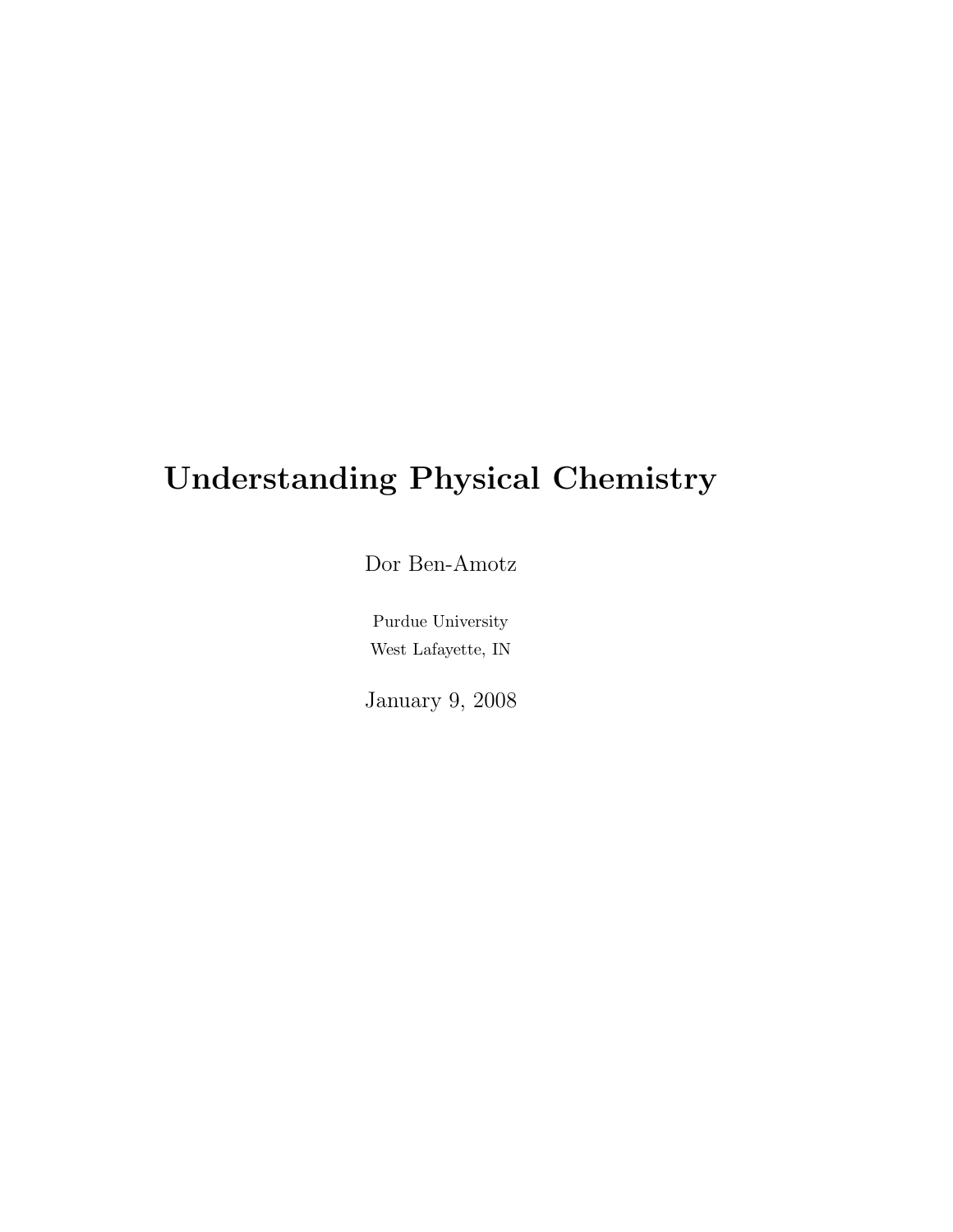# **Chapter 1**

# **The Basic Ideas**

This chapter contains a summary of some of the most important ideas that underly all of physical chemistry. In other words, it could be subtitled Ingredients in a Physical Chemists' Cookbook or Tools in a Physical Chemists' Workshop. These ideas are ones that physical chemists frequently refer to when they are having conversations with each other. So, you could think of this chapter as a Quick-Start guide to thinking, talking and walking like a physical chemist. Having these basic ideas in mind can help make physical chemistry less confusing by providing a broad overview of how various pieces of nature's puzzle fit together to produce a beautiful big picture.

# **1.1 Things to Keep in Mind**

# **Physical Chemistry is a Conversation**

Science is sometimes incorrectly envisioned as a static and impersonal body of knowledge – in fact it is much more like an interesting conversation which evolves in endlessly surprising ways. This multi-faceted conversation often takes place between good friends, over lunch or coffee (or some other beverage), or while taking a break in the lab, or during a walk in the woods. It also often includes people who live in very different places (and times), via email, over the phone, at scientific meetings, or in journal articles, both in the latest issues and in archives extending back many years, spanning centuries, and drawing on memories that reach deeply into the foggy depths of recorded history, and beyond.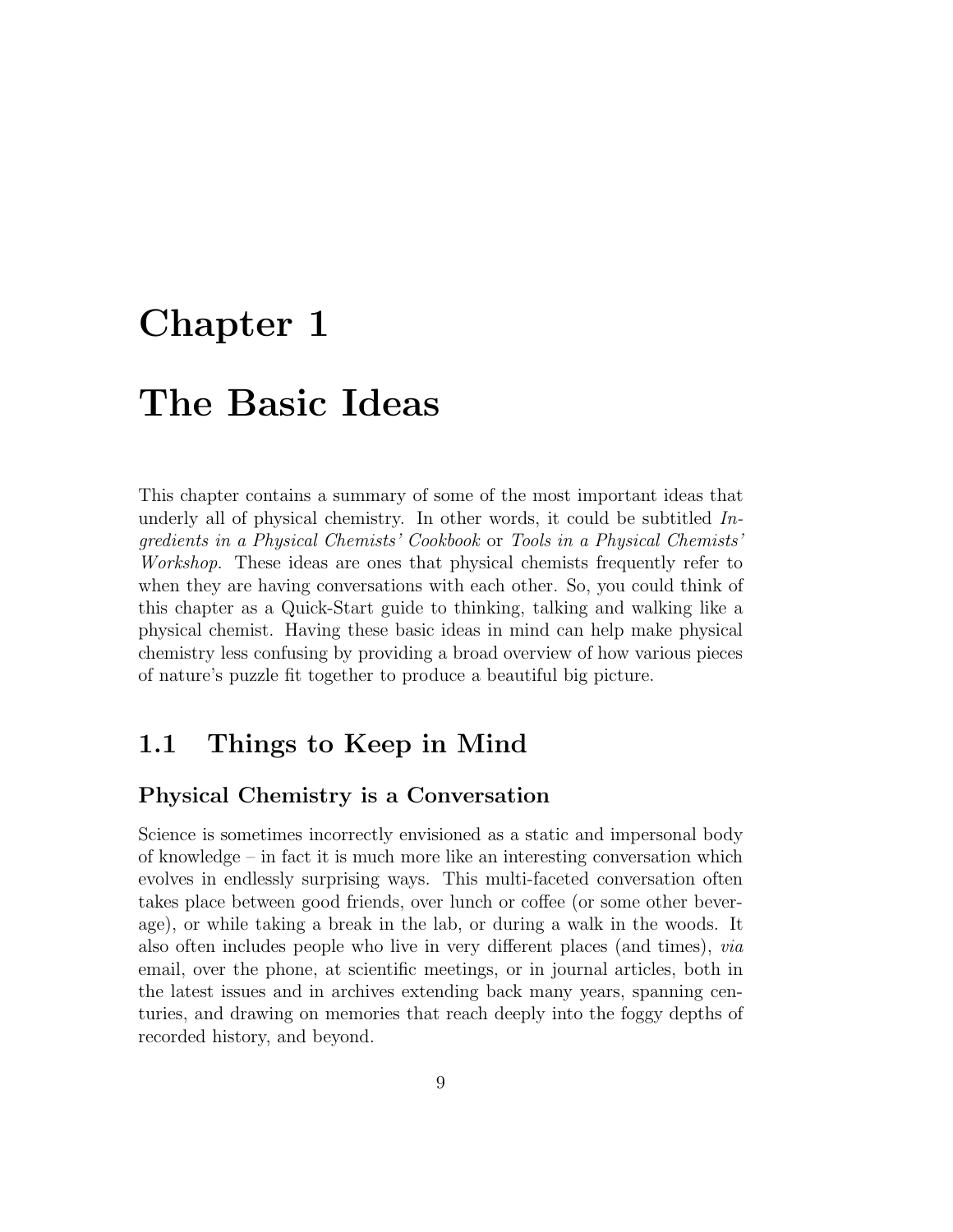A classroom is one of the main places in which scientific conversations happen. A classroom, of some kind or other, is where every single scientist throughout history has come to find out more about the most interesting discussions and realizations that other scientists have had. The best classroom experiences are themselves conversations in which students and teachers struggle to improve their individual and collective understandings by working hard to clearly communicate and think in new ways.

Like any good conversation, scientific progress requires a free exchange of ideas and an open-minded attitude. Obviously, having a conversation also requires speaking the same language and sharing a common body of knowledge and experience. However, the preconceptions that inevitably come along with any body of knowledge can also be among the greatest impediments to scientific progress, or, for that matter, any other kind of productive exchange of ideas. So, the feeling of confusion or disorientation that may at times overtake you while you are struggling to learn physical chemistry is not necessarily a bad thing – that is often how it feels when an interesting conversation is on the verge of a breakthrough.

# **Longing for Equilibrium**

All changes in the world appear to be driven by an irresistible longing for equilibrium. Although this longing is not the same as a subjective feeling of longing, the effect can be much the same. Any change in the world clearly implies the existence of an underlying driving force. Moreover, our experience suggests that some changes can and do often occur spontaneously while others are highly improbable or even impossible. These ideas are best illustrated by some simple examples.

Consider a boulder situated very comfortably up on the side of a mountain. Although this boulder may remain in more-or-less the same spot for many years, if the ground holding it gives way, the boulder will spontaneously careen down into the valley below – dramatically converting its potential energy into a great burst of kinetic energy. However, our experience also tells us that under no circumstances would the boulder ever spontaneously roll uphill, unless significant work were expended to push it.

This same tendency is also obviously responsible for the fact that rivers invariably flow downhill, rather than uphill. Understanding this universal tendency can be of great practical value. For example, one can build a waterwheel or a hydroelectic generator in order to use the tendency of water to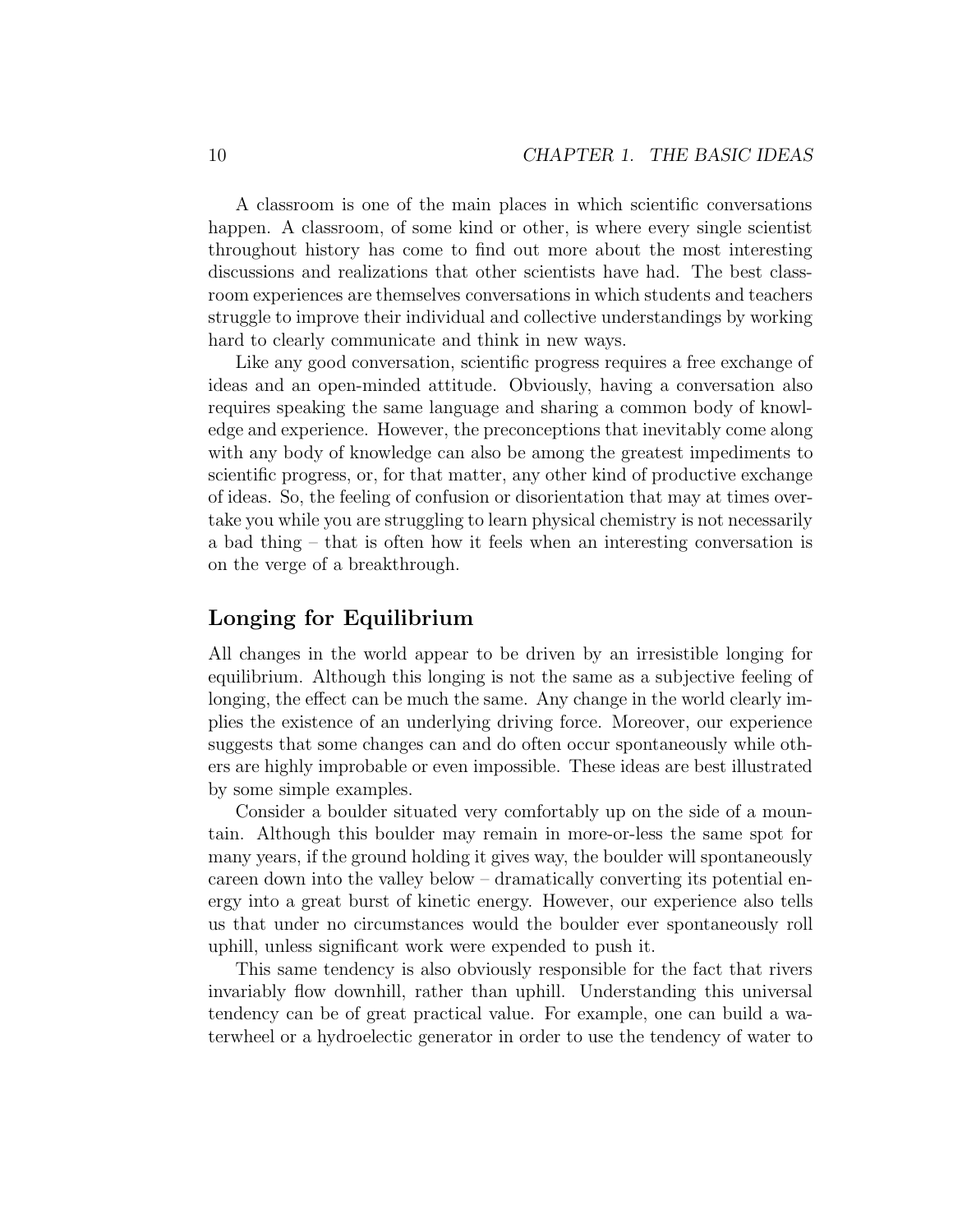### 1.1. THINGS TO KEEP IN MIND 11

flow downhill in order to perform useful work, such as mechanically grinding wheat into flower or generating horsepower in the form of electricity. As another example, the tendency of electrons to flow downhill in potential energy from one chemical compound to another may be used to produce batteries and fuel cells, as well as to flex muscles and create brain storms.

The sun is another good example of the importance of disequilibrium. Hydrogen atoms are just like boulders sitting high up on a hill, where they can remain in a very stable state for many years. However, given the right circumstances (such as the very high pressures and temperatures inside the sun) hydrogen atoms can be dislodged to undergo fusion reactions such as, 4H  $\rightarrow$  He + 2e<sup>-</sup>+2e<sup>+</sup>, releasing a great bust of energy in the form of sunlight.<sup>1</sup>

The longing for equilibrium is of keen interest not only to physical chemists but also to engineers and mathematicians – whose research expenses are often subsidized by investors anxious to capitalize on natures tendencies. Although the above examples make it obvious how some spontaneous processes may be converted to useful work, the general analysis of natures proclivity for equilibration is a deep and complex subject which motivated the development of thermodynamics.

Among the most remarkable results of thermodynamics is the discovery of a function, called entropy, which expresses the longing of all systems for equilibrium in rigorous mathematical terms. This function may be used to predict whether a given process can or cannot occur spontaneously. Even more importantly, entropy can be used to predict the maximum amount of work which can be obtained from any spontaneous process (or conversely, the work required to drive a non-spontaneous process). We will return to revisit these issues more closely in Chapter 2.

### **Invariants, Constraints and Symmetry**

A recurring theme underlying all of physical chemistry (and other branches of science) is the search for universal principles, or fundamental quantities, which give rise to all observed phenomena. The search for such invariant

<sup>&</sup>lt;sup>1</sup>Note that the reaction of four H  $({}^{1}_{1}\text{H})$  atoms to form a He  $({}^{4}_{2}\text{He})$  atom makes use of the fact that a proton may decompose into a neutron plus a positron. There are also other lower order reactions which can produce helium from heavy isotopes of hydrogen (deuterium and tritium), such as  ${}_{1}^{2}H + {}_{1}^{3}H \rightarrow {}_{2}^{4}He + {}_{0}^{1}n$ , which is among the processes that may some day form the basis of environmentally safe nuclear fusion power plants on earth.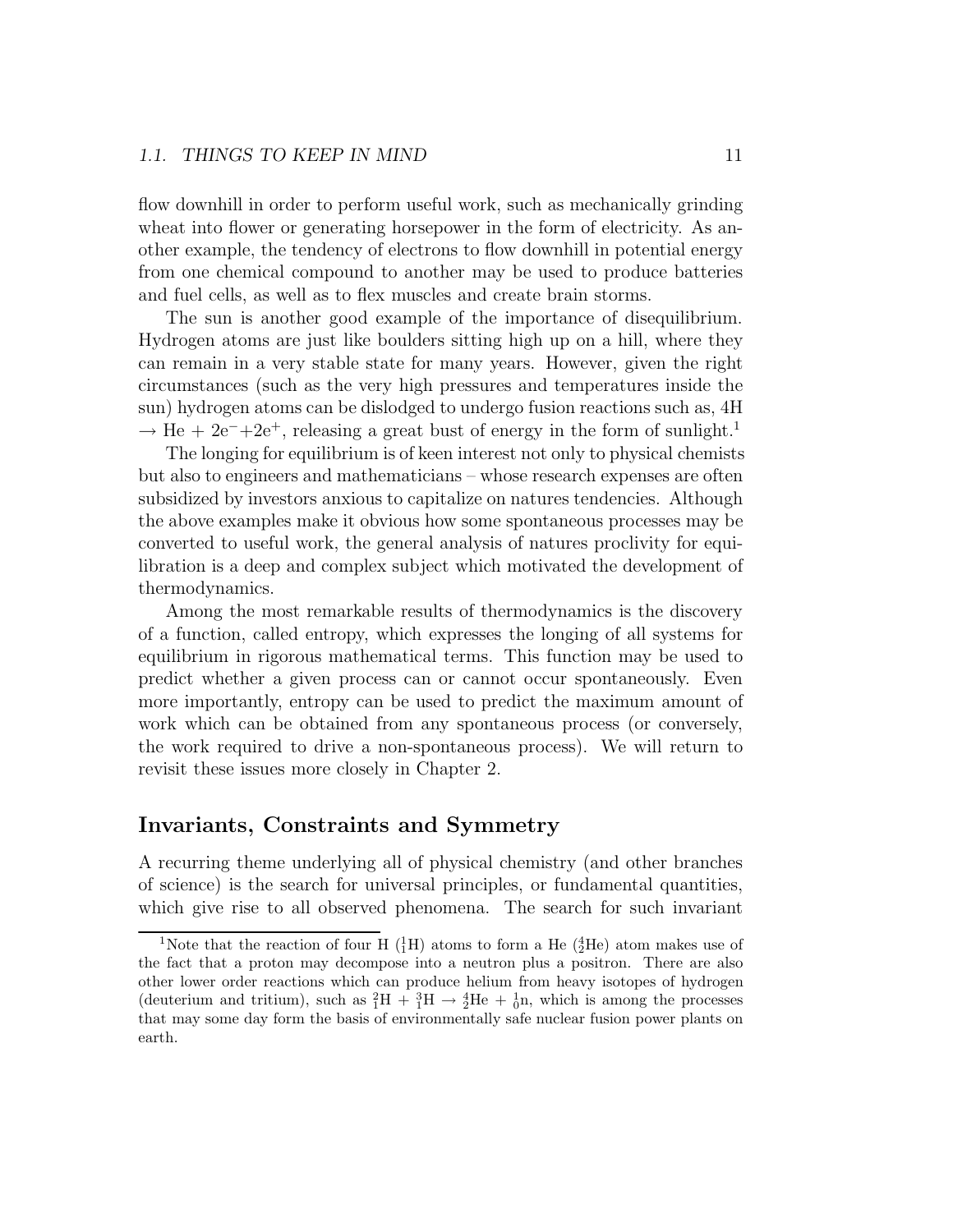properties of nature has ancient roots, tracing back at least to the Ionian school of Greek philosophy, which thrived in the 6th century BC, and whose adherents, including Thales and Anaximander, postulated that all things are composed of a single elemental substance. This school of thought also influenced a young Ionian named Democretus, who proposed that everything in the world is composed of atoms which are too small to be visible with the naked eye.

The idea that some quantities are conserved in the course of chemical processes seems pretty obvious. For example, although a chemical reaction may produce dramatical changes in color, texture and other measurable properties, one would naturally expect the products of a reaction to weigh the same amount as the reactants. Careful experimental measurements demonstrate that mass is indeed conserved during chemical reactions, to within the accuracy of a typical analytical balance. However, it turns out that mass is not in fact perfectly conserved! This failure proves to be linked to a deeper principle of energy conservation, as we will see.

The invariant properties of a system are also intimately linked to the constraints and symmetries which characterize the system. These deep interconnections underly some of the most amazing scientific discoveries. Because these ideas are so profound, they are often reserved for more advanced (graduate level) courses in chemistry, physics and mathematics. However, there is no harm in learning something about them, even before we fully understand where they come from. The truth is not always easy to fathom, but it is always worth the effort.

A good example of the connection between invariants, constraints and symmetry emerges from considering the motion of an object in a central force field – such as the earth moving in the central gravitational force field of the sun, or an electron moving the central coulombic (electrostatic) force field of a proton. In the 17th century Johannes Kepler demonstrated that a planet which is constrained to move under the influence of the sun's gravitational force must sweep out a constant (invariant) area per unit time. This is a special case of the principle of conservation of angular momentum, which also holds for an electron in a quantum mechanical orbital around an atomic nucleus.

The conservation of angular momentum is a necessary consequence of the spherical symmetry of a central-force constraint. Similar connections between invariants, constraints and symmetry underly the conservation of linear momentum in a system with translational invariance, such as objects moving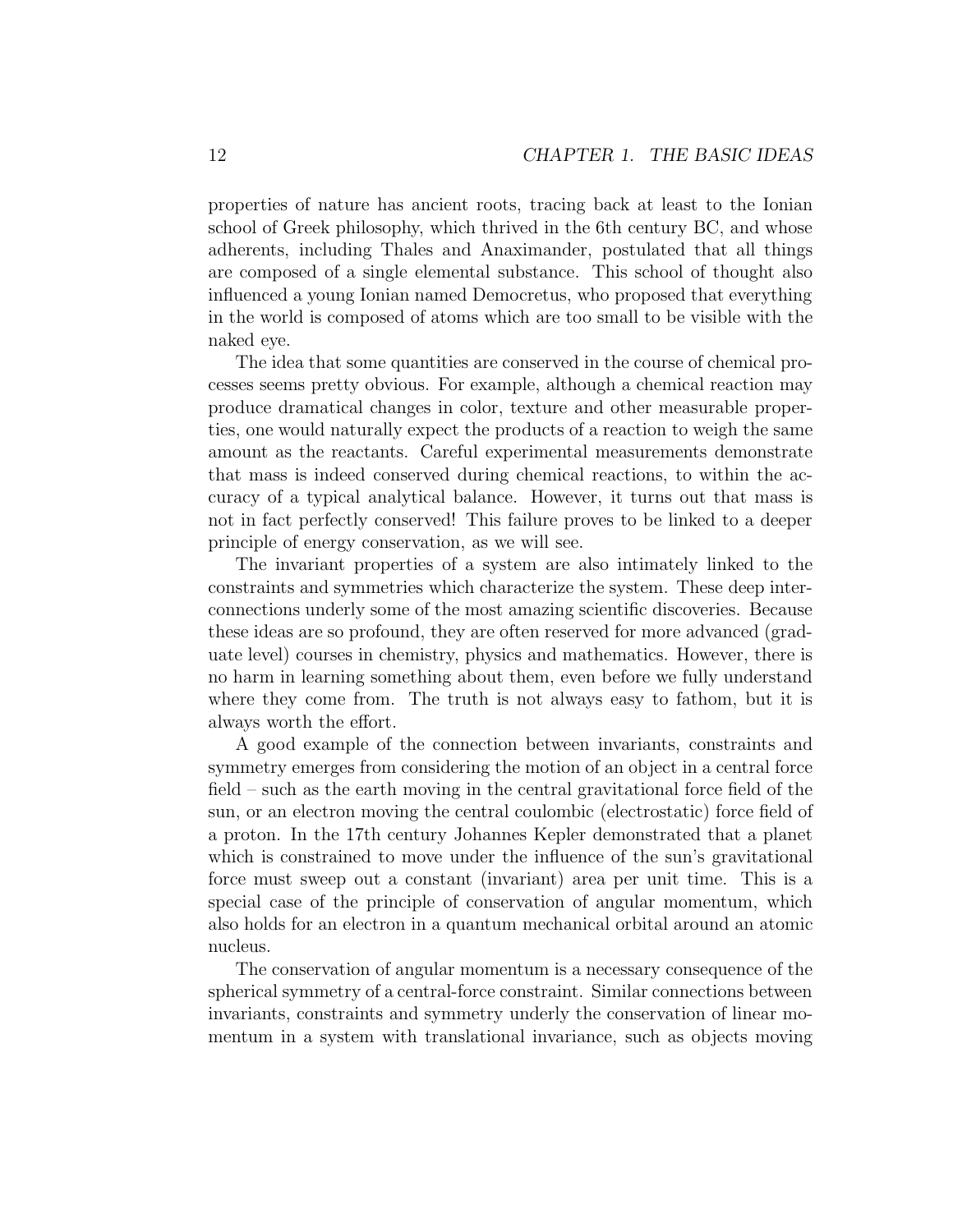### 1.1. THINGS TO KEEP IN MIND 13

in free space, or billiard balls rolling on a pool table. Thinking about these connections led Einstein to develop the special theory of relativity, which is a consequence of the experimentally observed invariance of the speed of light, independent of the relative velocity of an observer (and the corresponding invariance of Maxwell's electromagnetic equations). The theory of relativity leads to all sorts of surprising predictions about the interrelations between light, space, time, energy and mass. Among these is a prediction that mass cannot be perfectly conserved in any chemical reaction which either releases or absorbs energy (as further discussed in section 1.2).

Constraints and symmetries also play an important role in thermodynamics. For example, as first clearly demonstrated by Joseph Black, an 18th century Scottish professor of medicine and chemistry, two chemical systems which are constrained in such a way that they cannot physically mix but can exchange heat (e.g. because they are separated by partition made from copper or some other good thermal conductor), invariably evolve to an equilibrium state of the same temperature. Similarly, two systems which are separated by a constraint which can freely translate, such as a movable piston, will evolve to an equilibrium state of the same pressure. As another example, if we remove a constraint that separated two different kinds of gases (i.e. by opening a stopcock between the containers that hold the two gases) then they will evolve to a state in which the concentration of each gas is the same everywhere.

A common theme underlying the above examples is that systems tend to evolve toward a state of maximum symmetry, to the extent allowed by the constraints imposed on the system. Note that in the gas mixing example we implicitly assumed that the two gases don't react with each other and that there is no difference in potential energy between one part of the system and another. However, even when molecules can react or when there are any sort of complicated potential energy differences within the system, Willard Gibb's brilliantly demonstrated that one can nevertheless identify a quantity called the chemical potential whose invariance (i.e uniformity throughout the system) is assured at equilibrium (as we will see in Chapter 2).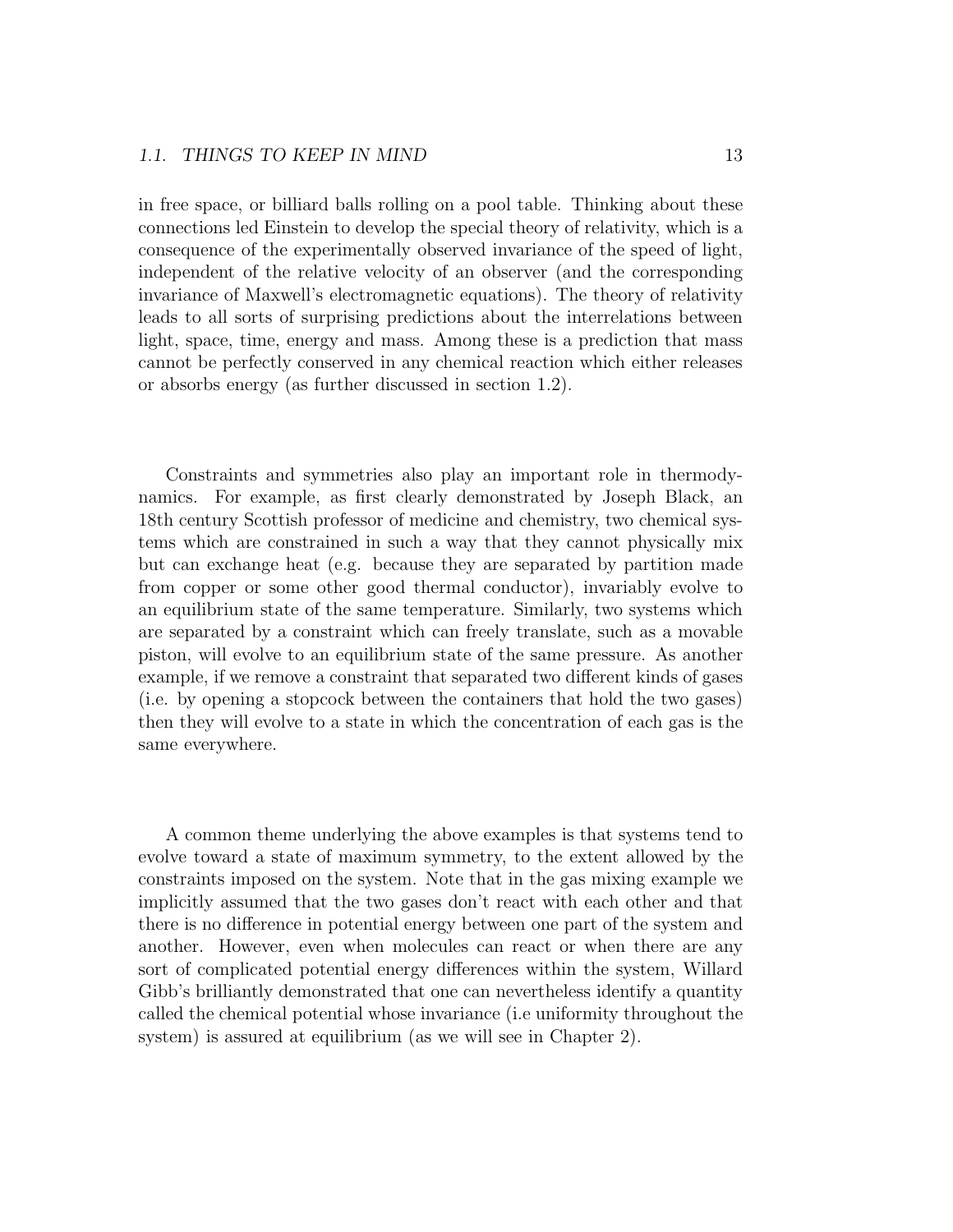# **1.2 Why is Energy so Important?**

## **Conservation of Energy**

The principle of energy conservation, which is closely related to the first law of thermodynamics, identifies energy as the one quantity which is invariably conserved during any process, chemical or otherwise. This principle also leads to the recognition of different forms of energy, including kinetic and potential energy, as well as work and heat, which represent means of exchanging energy between a system and its surroundings.

The connection between kinetic,  $K$ , and potential,  $V$ , energies may be illustrated by considering an apple falling off of a tree. If the apple of mass,  $m$ , is initially hanging at a height,  $h$ , then its potential energy (relative to the ground) is  $V = mgh$  (where  $q = 9.8$  m/s<sup>2</sup> is the acceleration due to gravity). Once the apple hits the ground all of its potential energy will be converted to kinetic energy,  $K = \frac{1}{2}mv^2 = mgh = V$  (where v is the velocity of the apple). Similar expressions could be used to obtain the increase in kinetic energy of any object which results when it freely falls through a given potential energy drop, or to calculate how high up an object could go if it is launched with a particular initial value of kinetic energy. In the next section we will see why it is that these two kinds of energy have the functional forms that they do.

Kinetic and potential energies can also be related to work,  $W$ , which is defined as the product of the force,  $F$ , experienced by an object times the distance, x over which that force is imposed. Thus, the work associated with an infinitesimal displacement is

$$
dW = Fdx \tag{1.1}
$$

and so the total work exchanged during a given process is

$$
W = \int dW = \int F dx \tag{1.2}
$$

where both integrals are performed from the starting point to the end point of the path of interest. For example, if a constant force is used to accelerate a object over a distance  $\Delta x$  then a total work of  $W = F \Delta x$  will be performed. Moreover, the work that is done will produce an increase in kinetic and/or potential energy which is exactly equal to  $W$ . We can also use eq 1.2 to calculate the work associated with many other types of processes, such as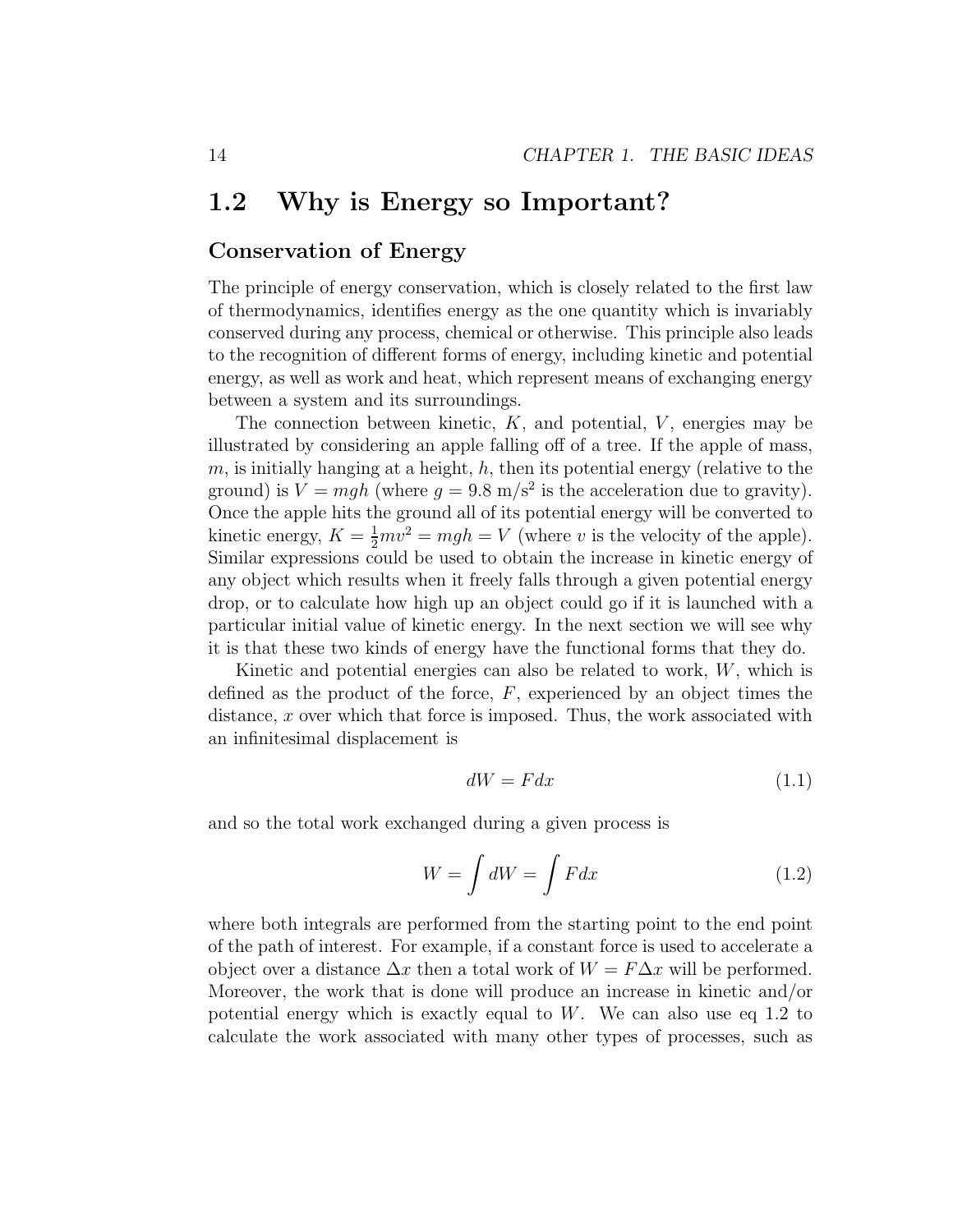compressing a gas, or moving an electron through a voltage gradient, or breaking a chemical bond.

The way in which heat is related to other forms of energy is a subtle and interesting issue. From a macroscopic perspective the heat exchanged between a system and its surroundings may be defined as any change in the energy of the system, other than that due to the performance of work on the system (by the surroundings). From a molecular perspective one may identify heat exchange with changes in the kinetic and/or potential energy of molecules (as opposed to macroscopic objects). The flow of energy from the macroscopic to the molecular scale is an interesting subject with practically important ramifications.

The irreversible loss of useful macroscopically organized energy into less useful random molecular energy is intimately linked to the concept of entropy. Given that this concept has required centuries to develop, we should not be surprised if it takes us some time and effort to fully apprehend its significance and implications. One of the primary aims of physical chemistry is to attain such an understanding by revisiting this and the other key ideas from various different perspectives. Just as the different perspectives provided by our two eyes are required to produce a three dimensional image of the world, so too are different perspectives required in order to better visualize the world of physical chemistry.

## **The Hamiltonian**

The significance of energy conservation may be further illuminated by considering the interactions of particles moving on a flat potential surface (such a billiard balls colliding on a pool table) or objects which move under the influence of external forces (such as those produced by magnetic, electric or gravitational fields). In the late 17th Century, Isaac Newton formulated his famous second law, which applies to all such processes

$$
F = ma \tag{1.3}
$$

where F is the force acting on an object of mass, m, and  $a = \frac{dv}{dt}$  is the acceleration it experiences as a result.

The force on an object may also be related to the slope of a potential energy function. For example, consider a car parked on a hill. If you release the brakes, then the car will tend to accelerated down the hill. The force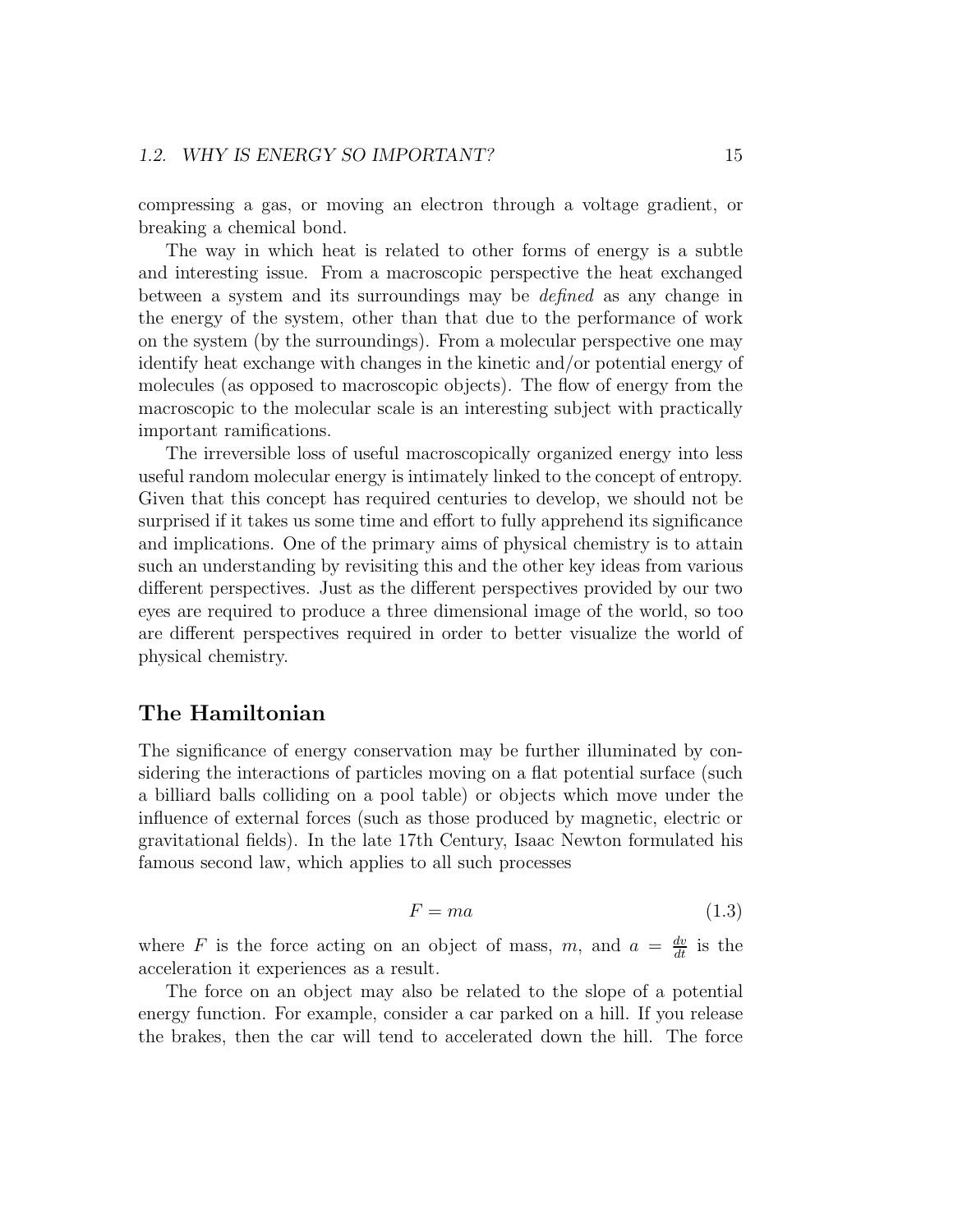which produces this motion is proportional to the slope of the hill. More specifically, if some object is moving along the  $x$ -direction under the influence of a potential energy function,  $V(x)$ , then the force it experiences is

$$
F = -\left[\frac{dV(x)}{dx}\right].\tag{1.4}
$$

The minus sign simply indicates that a potential function (hill) which goes up when you move forward will exert of force which pushes you back (down the hill), as illustrate in Fig. 1.1.



Figure 1.1: A ball on a hill feels a force that is opposite in sign to the slope of the hill. In other words, when the slope is positive, the ball is pushed backwards, while when the slope is negative the ball is pushed forward.

The total energy of any system is defined as the sum of its kinetic,  $K$ , and potential,  $V$ , energies, and is also called the Hamiltonian function,  $H$ .

$$
H = K + V = \text{Total Energy} \tag{1.5}
$$

This function is named after William Rowan Hamilton, a leading 19th century physicists.<sup>2</sup>

<sup>2</sup>Hamilton was born in Ireland in 1805, and demonstrated an early brilliance by learning more than ten languages by the age of 12. His interest in mathematics apparently began around that same time, when he met an American named Zorah Colburn who could mentally calculate the solutions of equations involving large numbers. Soon after than he began avidly reading all the mathematical physics books he could get his hands on, included Newton's Principia and Laplace's Celestial Mechanics, in which he uncovered a key error. He published a brilliant and highly influential paper on optics while he was still an undergraduate, and was appointed a professor of Astronomy at Trinity College at the age of 21.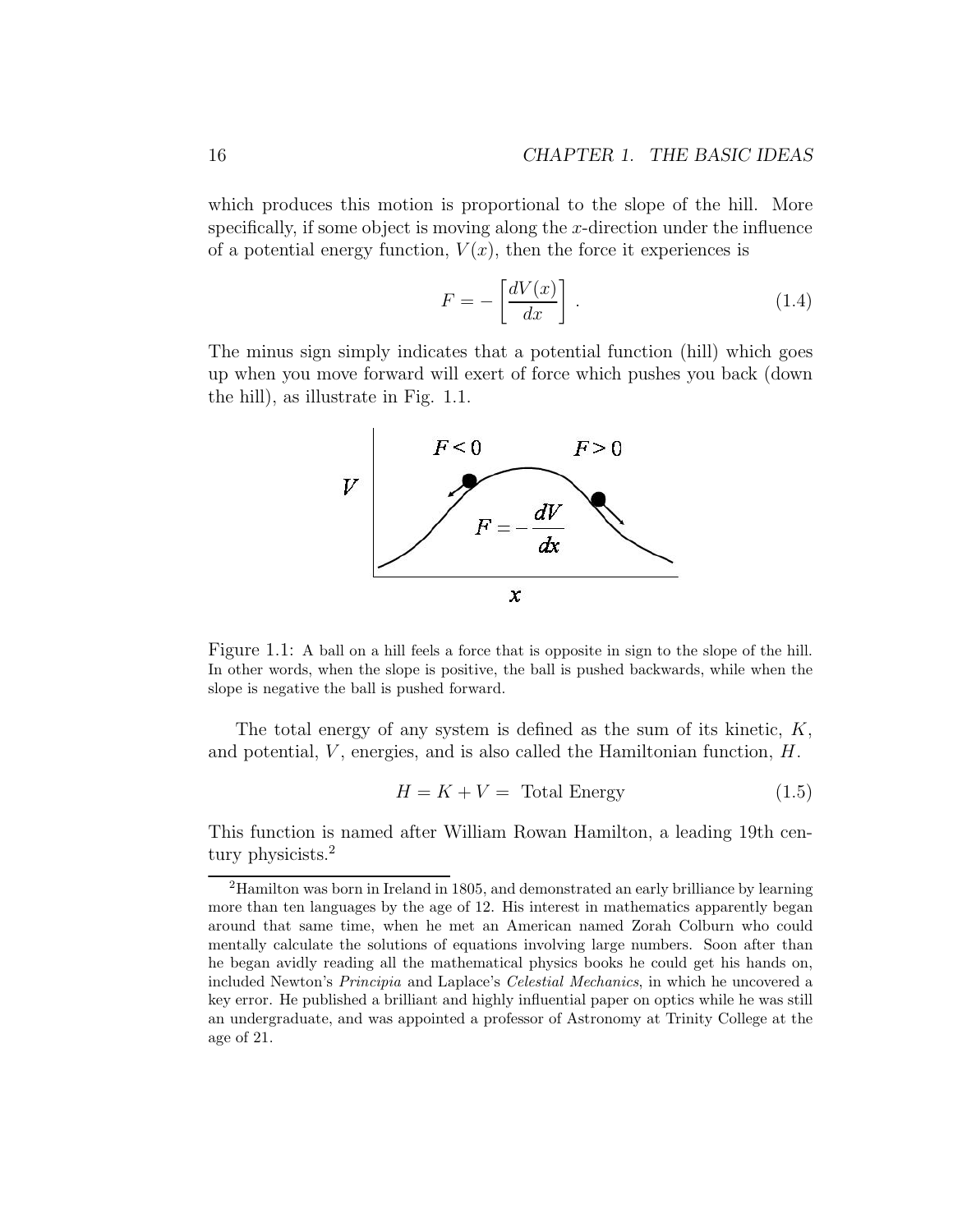#### 1.2. WHY IS ENERGY SO IMPORTANT? 17

The usefulness of the Hamiltonian function can be illustrated by considering a particle moving in the x-direction under the influence of a potential energy function,  $V(x)$ . The kinetic energy of the particle is  $K = \frac{1}{2}mv^2$ , and so the Hamiltonian of such a system is

$$
H = \frac{1}{2}mv^2 + V(x).
$$
 (1.6)

If we take the time-derivative of both sides we discover a very interest property the Hamiltonian function.

$$
\frac{dH}{dt} = \frac{d}{dt} \left[ \frac{1}{2}mv^2 + V(x) \right]
$$
\n
$$
= \frac{1}{2}m \left[ 2v \left( \frac{dv}{dt} \right) \right] + \left[ \frac{dV(x)}{dt} \right]
$$
\n
$$
= mv \left( \frac{dv}{dt} \right) + \left[ \frac{dV(x)}{dx} \right] \left( \frac{dx}{dt} \right)
$$
\n
$$
= mva - Fv
$$
\n
$$
= (ma - F)v = (0)v
$$
\n
$$
= 0
$$

This result clearly implies that  $H$  is time-independent, and so the total energy of the system is conserved! In other words, we have shown that Newton's law implies the conservation of energy. However, while Newton formulated classical mechanics in terms of forces which may have a complicated timedependence, the Hamiltonian formulation of classical mechanics is founded on a time-independent (conserved) property – the total energy.<sup>3</sup> Notice that the above derivation also demonstrates why we define  $K \equiv \frac{1}{2}mv^2$ , as this is the quantity which combines with potential energy to form a Hamiltonian that is time-independent.

<sup>3</sup>Hamilton also demonstrate that all of classical mechanics could be obtained from what is now called Hamilton's principle, which states that  $\delta \int (K - V) dt = 0$ . In other words, he demonstrated that the path followed by any mechanical system is one which minimizes the time integral of the difference between its kinetic and potential energies. This principle is closely related to Fermat's principle of least time, which applies to the path followed by light in a medium of varying refractive index. Hamilton's principle also played a central role in both Schroedinger's and Feynmann's 20th century contributions to the development of quantum mechanics.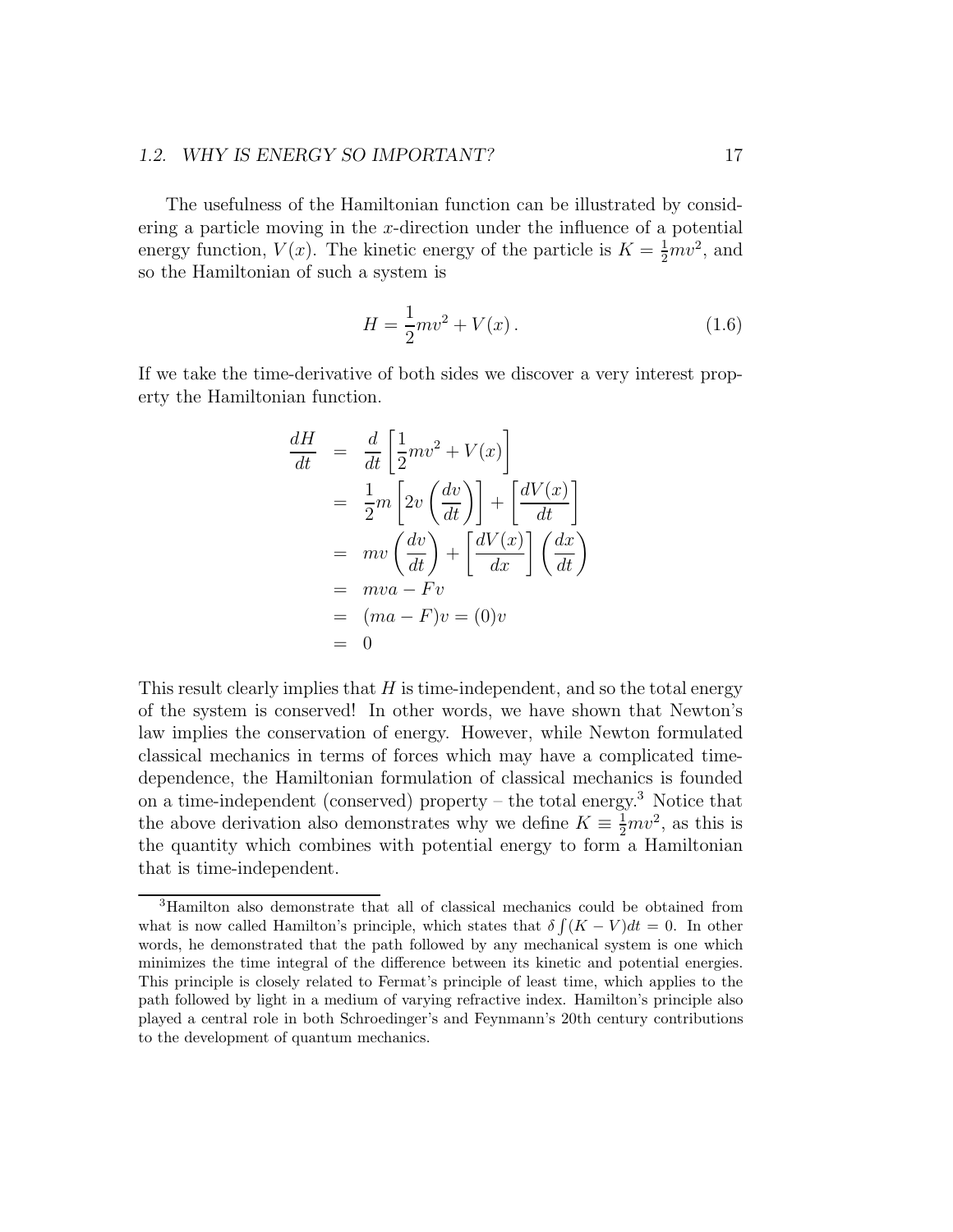Although the above derivation only considered a single particle moving in the x-direction, the result can be generalized to show that the Hamiltonian of any isolated system, no matter how complicated, must also be time-independent. Note that an isolated system is defined as one from which nothing can leave (or enter). Thus, the entire universe is one example of an isolated system, which implies that the energy of the universe must be conserved!

Our experience tells us that the energy of some sub-systems within the universe may not be conserved. For example, a car dissipates energy when it drives, and so it is clearly not an isolated mechanical system. This is also why a car is valuable, because it can use chemical energy to drive up hills and speed along a highway for many miles at a steady clip, in spite of frictional drag and wind resistance.

One of the simplest examples of a non-isolated system is an object that experiences a frictional force which is inversely proportional to its velocity,  $F_{\text{friction}} = -fv$ . Thus, the total force on such an object can be expressed as the sum of this frictional force plus the force arising from its potential energy.

$$
F = ma = -\left(\frac{dV}{dx}\right) - fv \tag{1.7}
$$

Notice that this equation can also be obtained by equating the time-derivative of H with  $-fv^2$ .

$$
\frac{dH}{dt} = \frac{d}{dt} \left[ \frac{1}{2}mv^2 + V(x) \right] = -fv^2
$$

$$
\left[ ma + \left( \frac{dV}{dx} \right) \right] v = -(fv)v
$$

$$
ma + \left( \frac{dV}{dx} \right) = -fv
$$

$$
ma = -\left( \frac{dV}{dx} \right) - fv
$$

This indicates that the Hamiltonian of such a system is *not* constant,  $\frac{dH}{dt}$  =  $-fv^2$ . In other words, a frictional force has the effect of dissipating the total energy of the system at a rate of  $-fv^2$ . But where does this energy go? Our experience tells us that friction is often accompanied by an increase in temperature, such as that which you can feel when you rub your hand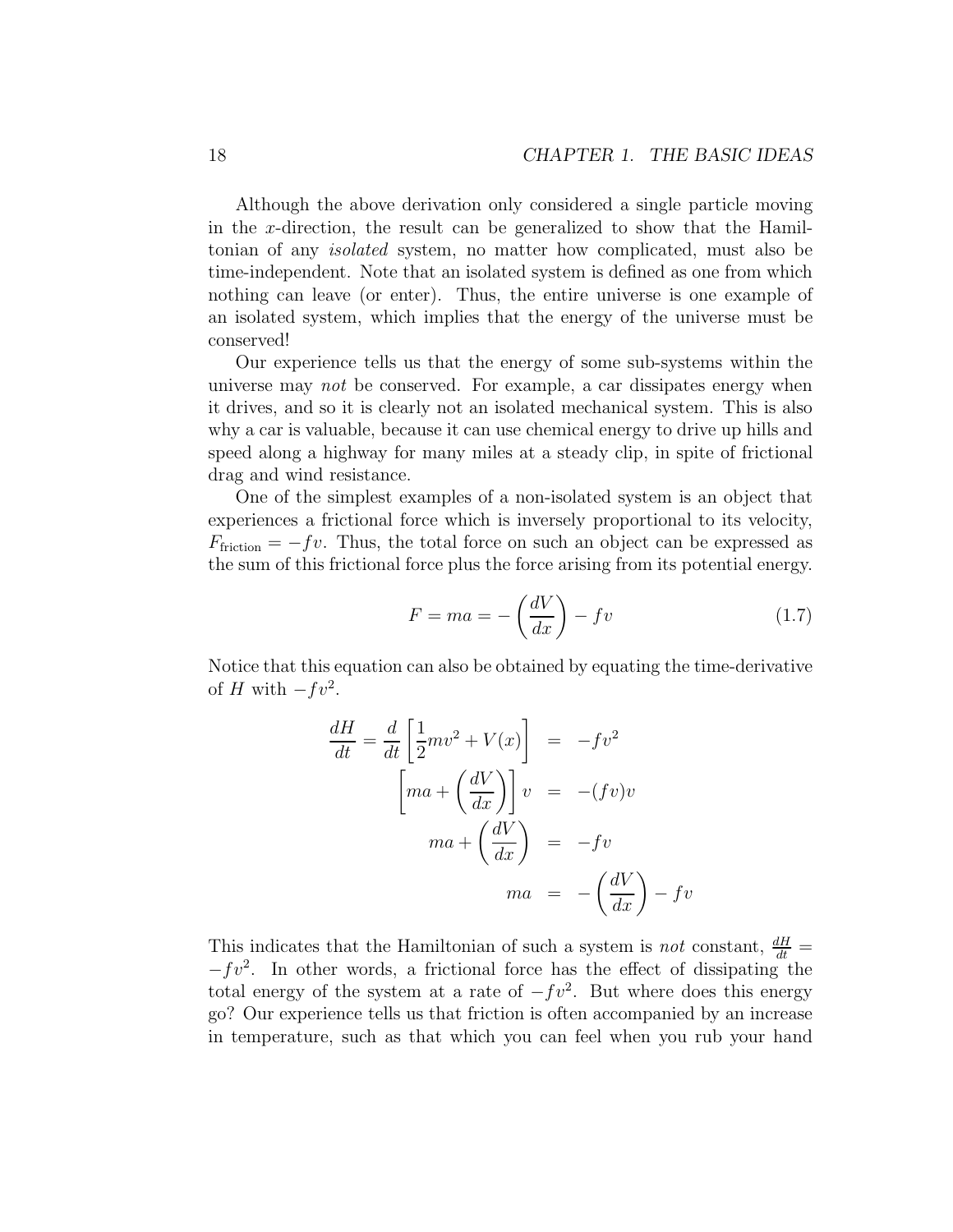together rapidly. So, heat must be related in some simple way to dissipative energy loss, as we will further explore in Chapter 2.

In summary, the Hamiltonian (total energy) of any isolated system is time-independent (conserved), while that of a non-isolated system may not be. However, since the entire universe (which includes the system and all of its surroundings) is itself isolated, the universe must have a fixed amount of total energy. Thus, any energy which leaves a system is not lost but simply goes into some other part of the universe. We will further investigate such energy exchange processes in Chapter 2, and will also re-encounter the Hamiltonian when we investigate study the internal energy-level structures of atoms and molecules in Section 1.4 (and then in greater detail in Chapter 3).

## **Relation Between Energy and Mass**

A remarkable extension of the principle of energy conservation was discovered in the early 20th century by Albert Einstein, whose theory of relativity made it clear that there is an intimate connection between the conservation of energy and mass. Einstein first reported this monumental finding in a short note entitled Does the Inertia of a Body Depend on its Energy Content? which he published in 1905 as an afterthought to his famous first paper about relativity. In this note he analyzed the implications of relativity when applied to processes involving the emission of light by atoms. This analysis suggested that the measured mass of an atom must decrease when it looses energy. Thus, Einstein obtained what may well be the most famous equation in all of science.

$$
E = mc^2 \tag{1.8}
$$

This states that mass, m, and energy, E, are not independent variables, but are related to each other by a constant of proportionality that is equal to the square of the velocity of light,  $c^2$ . Einstein actually wrote the equation as  $m = E/c^2$ , which better emphasizes the fact that the mass of an object depends on how much energy it has, and so any energy change must be accompanied by a change in mass.

For example, the combustion of methane,  $CH_4 + 2 O_2 \rightarrow CO_2 + 2 H_2O$ , is accompanied by the release of -604.5 kJ of heat (per mole of methane). Equation 1.8 implies that this change in energy must also be accompanied by a decrease in mass of about about 6.7 ng  $(6.7 \times 10^{-9} \text{ g})$ . Although such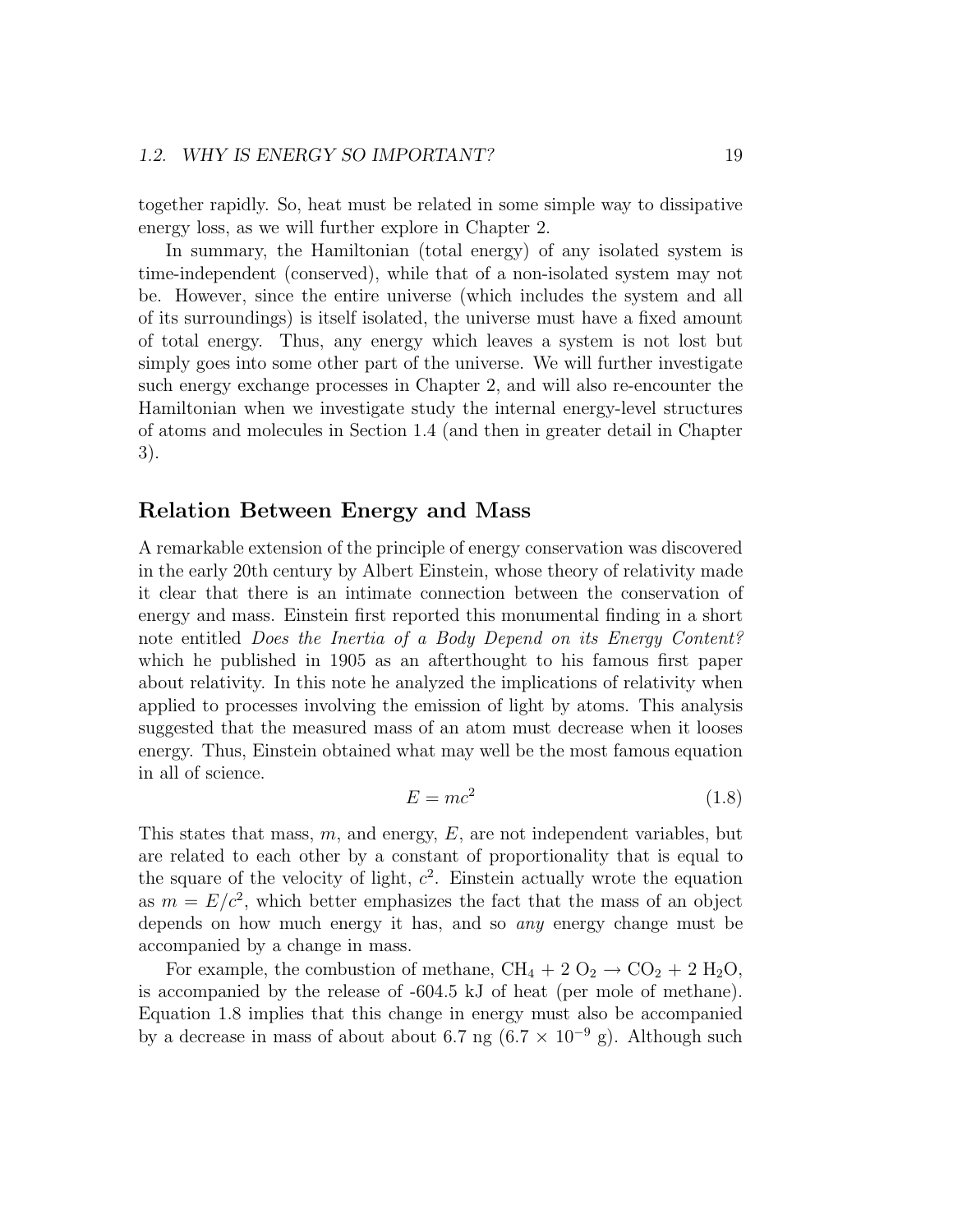a change in mass is too small to be readily measurable, it does clearly imply that mass is not strictly conserved during chemical reactions.

A more dramatic demonstration of the validity of eq 1.8 is the experimentally observed annihilation of an electron and a positron to form two high energy (gamma ray) photons,  $e^- + e^+ \rightarrow 2\gamma$ , in which the entire mass of the electron and positron is converted into energy (in the form of two photons with no rest mass). This process also implies that the energy released in the nuclear reaction,  $4H \rightarrow He + 2e^- + 2e^+$ , is exactly equivalent to the difference in mass between one helium atom and four hydrogen atoms, which is 0.029 g or  $2.6 \times 10^9$  kJ! (per mole of He).

Comparison of the above chemical and nuclear reactions makes it clear why nuclear fusion might some day prove to be an attractive alternative to fossil fuels as a source of energy, although we have not yet devised a practical means of performing such reactions in a safe and controlled way. Alternatively, future generations may decide that the safest place to carry out nuclear reactions is in the sun, where they already occur naturally, and thus focus research efforts on improving the efficiency with which the sun's highly reliable and freely distributed supply of energy may best be harvested.

# **1.3 Quantization is Everywhere**

Given that atoms and molecules are over 1000 times smaller than the thickness of this page, it should not be too surprising that the way the world looks and behaves on such very short length-scales is quite different from the macroscopic world of our everyday experience. So, although some of the things we learn about the atomic world can seem kind of strange, this is largely due to the quite natural difficulties associated projecting our macroscopic experiences onto the sub-microscopic scale. One of the most persistently troubling examples of such difficulties are those associated with a blurring of the lines between what we perceive as the wave-like and particle-like properties of objects.

In our everyday experience, we have little trouble distinguishing the difference between a wave on the ocean and a ball bouncing on the beach, or between the vibration of a guitar string and a bullet shooting out of a gun. That is because our macroscopic experience tells us that waves and particles are very different sort of objects. However, on the atomic scale such distinctions are not so clear, as the same object can sometimes behave like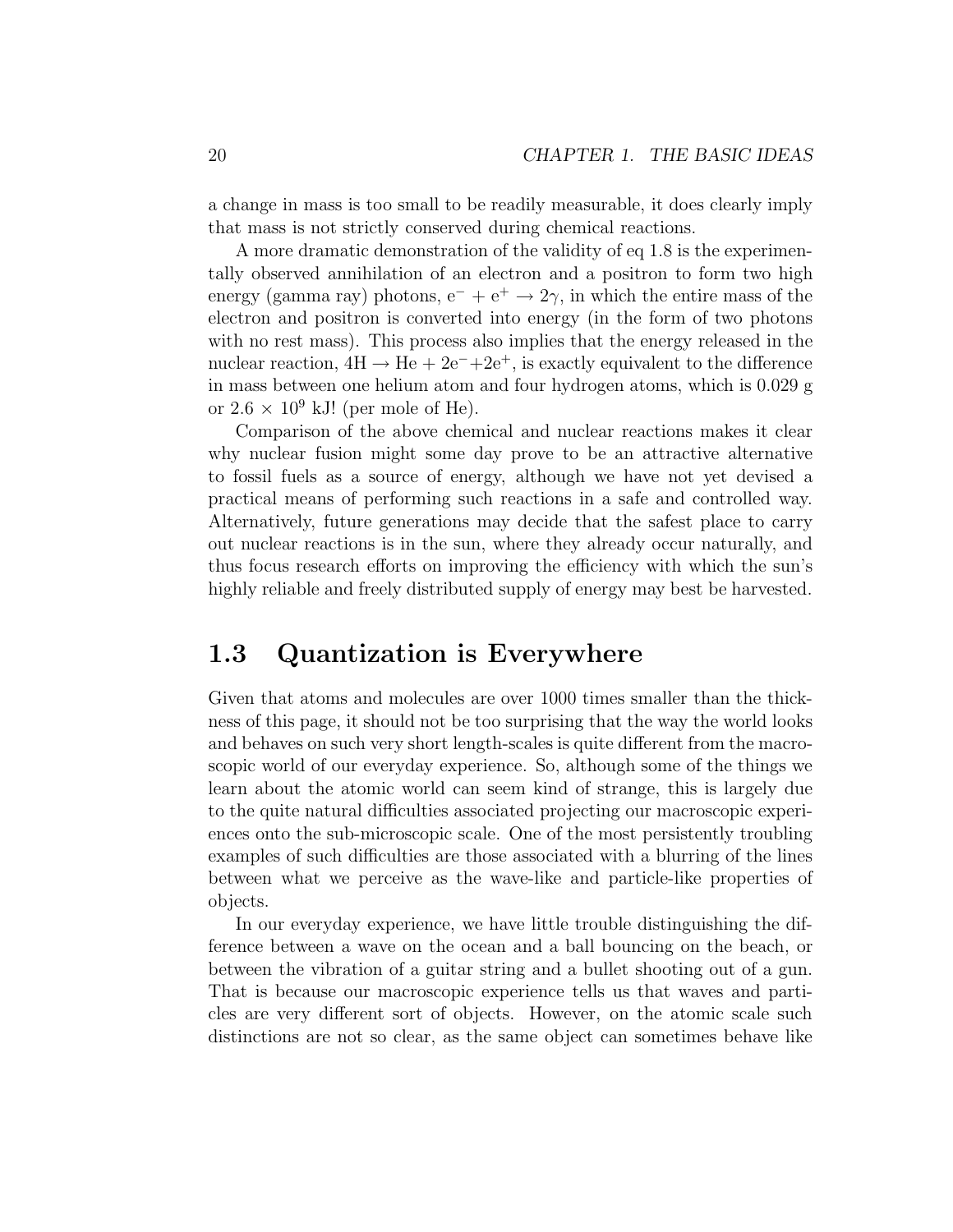a wave and at other times behave like a particle. This phenomena is also closely related to the quantization of energy, and even more generally to the quantization of  $action - a$  product of momentum and position whose units are the same as those of angular momentum and Planck's quantum of action  $h$ , as we will see.

Much of our everyday experience suggests that energy is a continuous function. For example, when we are driving a car we are able to continuously accelerate from a state of zero kinetic energy up to a dangerously high kinetic energy. The same is true of the kinetic energy of a baseball or a billiard ball. Moreover, we expect a pendulum or a ball on a spring to be capable of oscillating over a continuous range of amplitudes, and thus to have a continuously variable energy.

However, on the atomic scale energies are usually quantized, in the sense that they have discrete rather than continuous values. The energy spacing between quantum states depends on the nature of the motion involved. When a given degree of freedom has a quantum state spacing that is small compared to the ambient thermal energy then it will behave classically, while when the spacing is larger than the available thermal energy it will behave nonclassically, as further discussed in Section 1.4.

# **The Quantization of Light**

The early development of quantum mechanics was marked by over two decades of bold speculation, aimed at repairing glaring disagreements between classical predictions and experimental measurements. The ensuing debate generated a fascinating plethora of proposals regarding the fundamental constituents underlying macroscopically observable phenomena.

The most famous failure of classical electrodynamics and thermodynamics pertains to the spectra of so-called "black-bodies" – which in fact closely resemble coals glowing in a campfire and the light emitted by stars overhead. Classical theory predicted that the intensity of the light radiated by such bodies should increase with increasing frequency, while experiments invariably showed intensities decreasing to zero at the highest frequencies. Planck resolved the discrepancy in 1900, by postulating that the energy emitted at each black-body frequency,  $\nu$ , is quantized in packets of  $h\nu$ , with a universal constant of proportionality,  $h$ , which now bears his name. However, it was initially far from clear whether the required quantization should be attributed to light or to the material from which the glowing body is composed,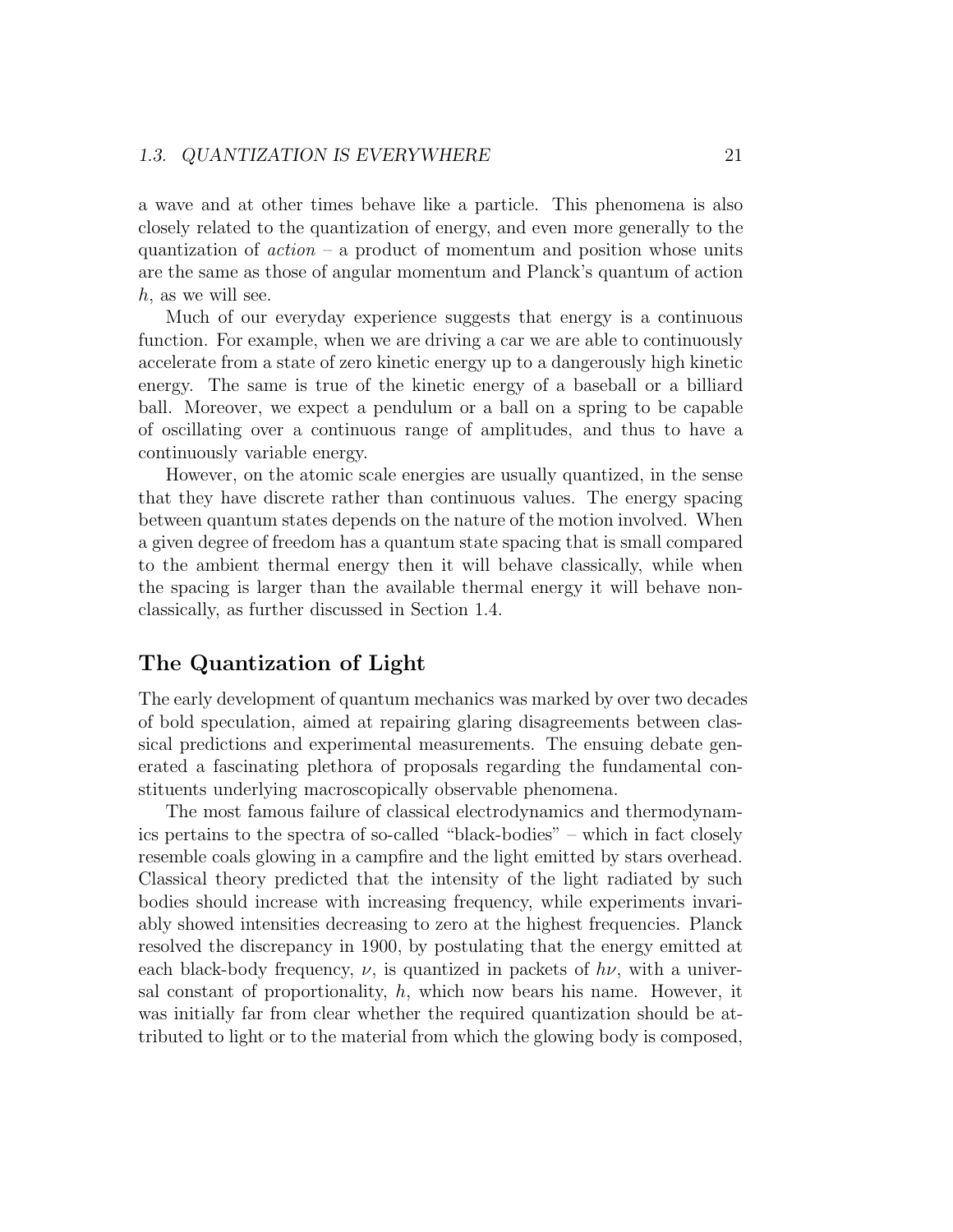or both.

An important clarification of the above question was suggested by Einstein in the first of his three famous papers written in 1905, in which he presented various arguments all leading to the conclusion that light itself is quantized in packets of energy  $h\nu$ , now known as photons.<sup>4</sup> The following are his own words (in translation) from the introduction to that paper.

It seems to me that the observations associated with blackbody radiation, fluorescence, the production of cathode rays by ultraviolet light, and other related phenomena connected with the emission or transformation of light are more readily understood if one assumes that the energy of light is discontinuously distributed in space. In accordance with the assumption to be considered here, the energy of a light ray spreading out from a point source is not continuously distributed over an increasing space but consists of a finite number of energy quanta which are localized at points in space, which move without dividing, and which can only be produced and absorbed as complete units.

At the end of the above paper Einstein noted that the quantization of light could explain the so-called "photo-electriceffect", in which electrons are ejected when a metal surface is irradiated with light. The problematic feature of the associated experimental observations was that the kinetic energies of the ejected electrons were found to be proportional to the frequency of the light, rather than its intensity. Einstein pointed out that this apparently paradoxical phenomena can readily be understood if light is composed of particles (photons) with energy  $h\nu$ . These speculations were not widely embraced for over a decade, until Millikan reported the results of additional key experiments. The following extended quotation from the introduction of Millikan's 1916 paper, entitled A Direct Photoelectric Determination of *Planck's* " $h$ ", provides an interesting glimpse into the prevailing view of Einstein's photon postulate.

<sup>4</sup>Although Planck and Einstein developed our current understanding of photons, it is an interesting and little known fact that the term "photon" was first introduced in a short note submitted to the journal Nature in 1926 by a prominent physical chemist named Gilbert Newton Lewis – the same G. N. Lewis who created the Lewis dot-structure representation of chemical bonds, and the concept of Lewis acids and bases, as well as many other important ideas pertaining to the thermodynamics of chemical processes.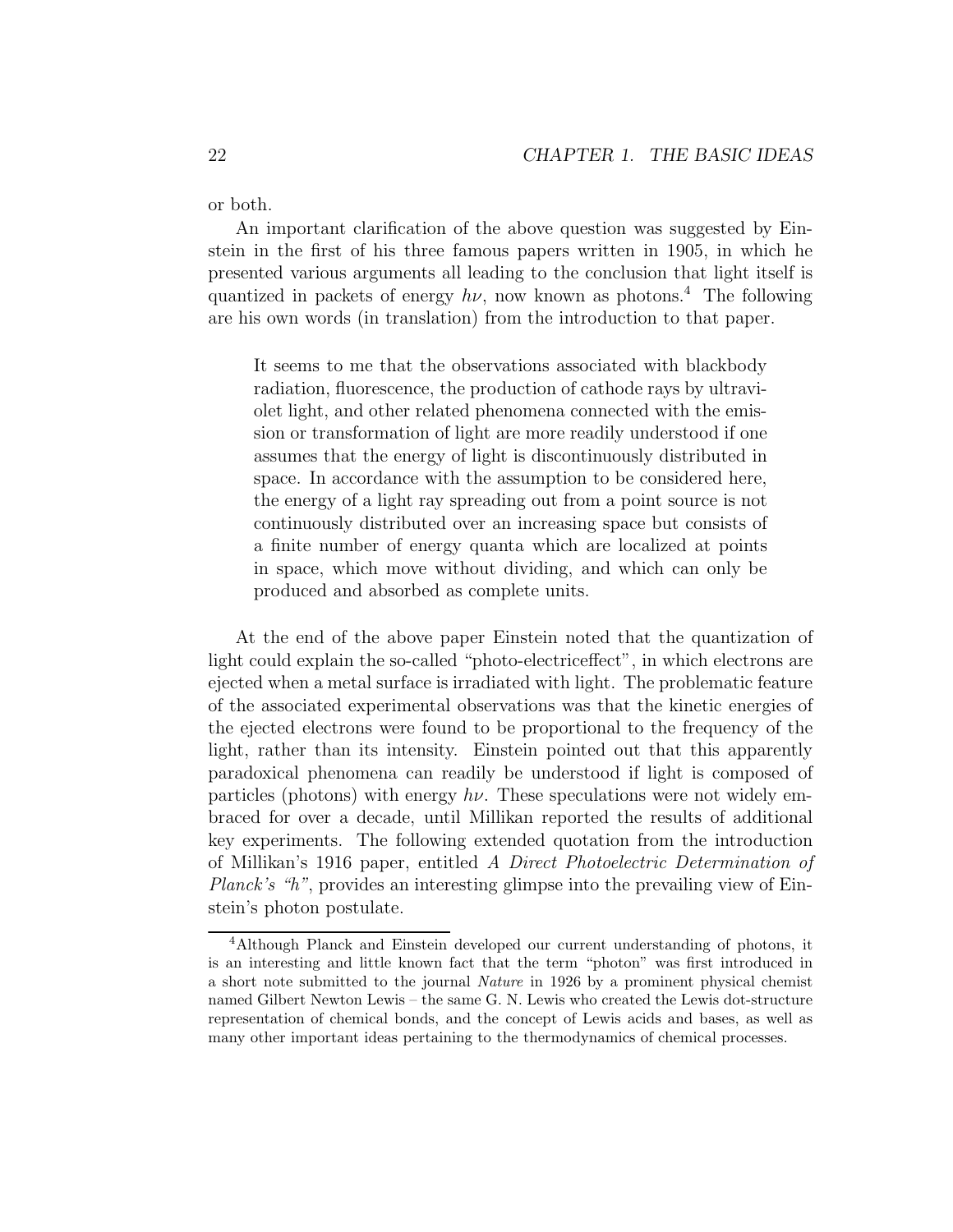#### 1.3. QUANTIZATION IS EVERYWHERE 23

Quantum theory was not originally developed for the sake of interpreting photoelectric phenomena. It was solely a theory as to the mechanism of absorption and emission of electromagnetic waves by resonators of atomic or subatomic dimensions. It had nothing to say about the energy of an escaping electron or about the conditions under which such an electron could make its escape, and up to this day the form of the theory developed by its author has not been able to account satisfactorily for the photoelectric facts presented herewith. We are confronted, however, by the astonishing situation that these facts were correctly and exactly predicted nine years ago by a form of quantum theory which has now been pretty generally abandoned.

It was in 1905 that Einstein made the first coupling of photo effects with any form of quantum theory by bringing forward the bold, not to say reckless, hypothesis of an electro-magnetic light copuscle of energy  $h\nu$ , which energy was transferred upon absorption to an electron. This hypothesis may well be called reckless first because an electro-magnetic disturbance which remains localized in space seems a violation of the very conception of an electromagnetic disturbance, and second because it flies in the face of the thoroughly established facts of interference. The hypothesis was apparently made solely because it furnished a ready explanation of one of the most remarkable facts brought to light by recent investigations, viz., that the energy with which an electron is thrown out of a metal by ultra-violet light or X-rays is independent of the intensity of the light while it depends on its frequency. This fact alone seems to demand some modification of classical theory or, at any rate, it has not yet been interpreted satisfactorily in terms of classical theory.

Even after Millikan's paper, and after Einstein received a Nobel prize "for his service to theoretical physics and particularly for his discovery of the law of the photo-electric effect", the subject of photon quantization remained, and continues to be, an active and interesting area of research, all the results of which are entirely consistent with Einstein's original proposal. However, Einstein himself apparently retained some concerns about the photon concept, as illustrated by the following quotation from the end of his 1917 paper entitled On the Quantum Theory of Radiation (which is most famous for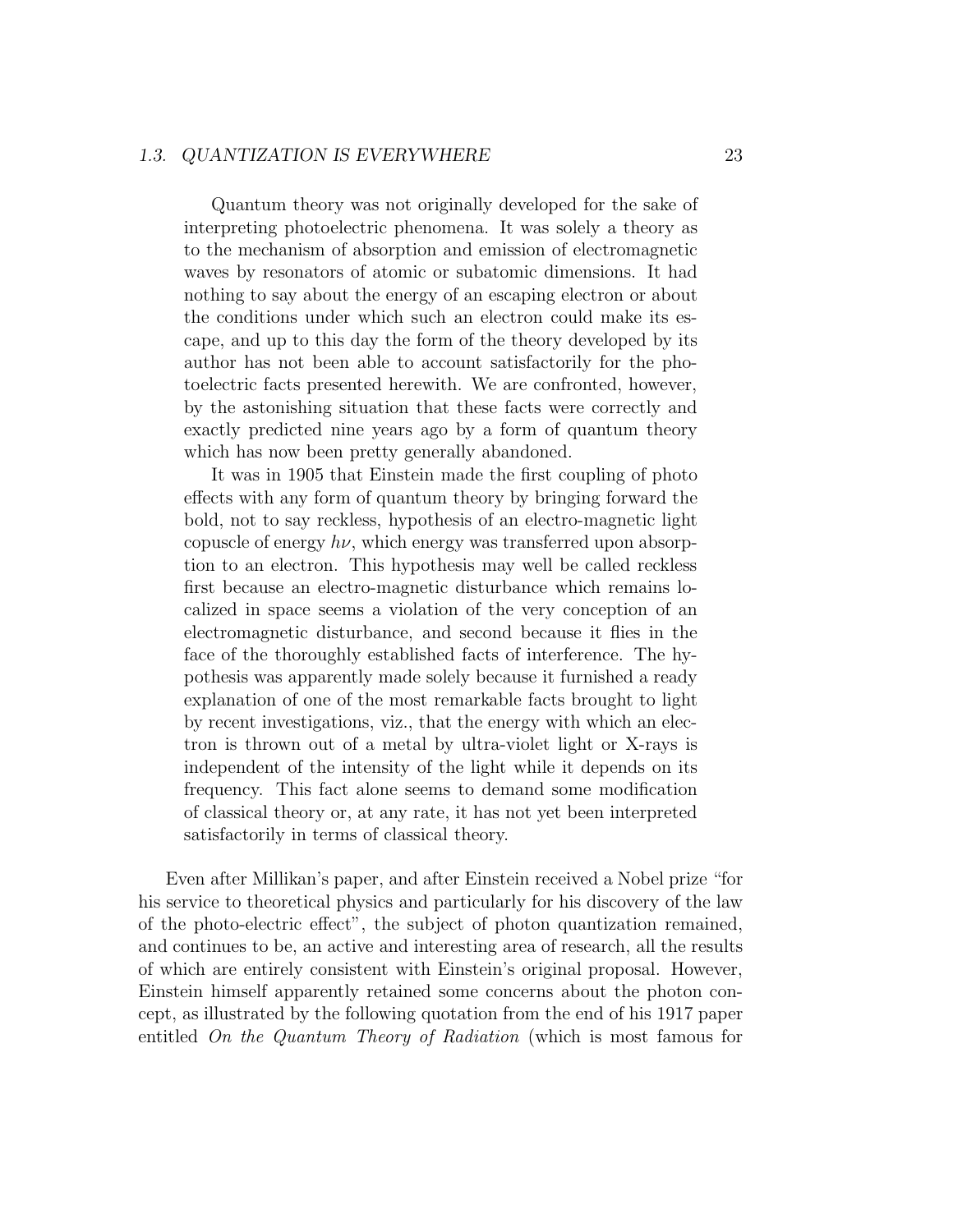predicting stimulated emission, long before the development of lasers).

These properties of elementary particles. . . make the formulation of a proper quantum theory of radiation appear almost unavoidable. The weakness of the theory lies on the one hand in the fact that it does not get us any closer to making the connection with wave theory; on the other, that it leaves the duration and direction of the elementary processes to 'chance'. Nevertheless I am fully confident that the approach chosen here is a reliable one.

## **Wave-Particles and Particles-Waves**

The photo-electric effect is also closely related to the photo-ionization of atoms and molecules by light. In both cases the energy of the emitted electron is proportional to the frequency of the light. Also, in both cases no electrons are emitted when the photon energy  $h\nu$  is too small. This makes sense, because some energy is required in order to overcome the binding energy of the electron to the material. So, for both the emission of photo-electrons from a metal and the photo-ionization of molecules,

$$
K = h\nu - \Phi \tag{1.9}
$$

where K is the kinetic energy of the ejected electron and  $\Phi$  is the binding energy of the electron (which is a constant that is different for different materials).

Other examples of the particle-like properties of light include phenomena known as Compton scattering and Raman scattering. These both involve the inellastic scattering of light by a chemical substance (either a solid or a molecule). In other words, the energy of a photon is changed as it either gives up or gains energy from an object with which it collides.

Compton scattering involves the collision of a high energy (x-ray) photon with a free electron.<sup>5</sup> So, the energy and momentum of the photon and the electron both change when they collide. Raman scattering, on the other hand, involves the interaction of a photon from with the vibrational modes of a molecule, so a Raman scattered photon either gains or looses energy

<sup>5</sup>The electron in a Compton scattering experiment often starts out inside a solid material. However, since the binding energy of the electron is much smaller than the energy of an x-ray photon, the electron behaves essentially as if it is has no binding energy.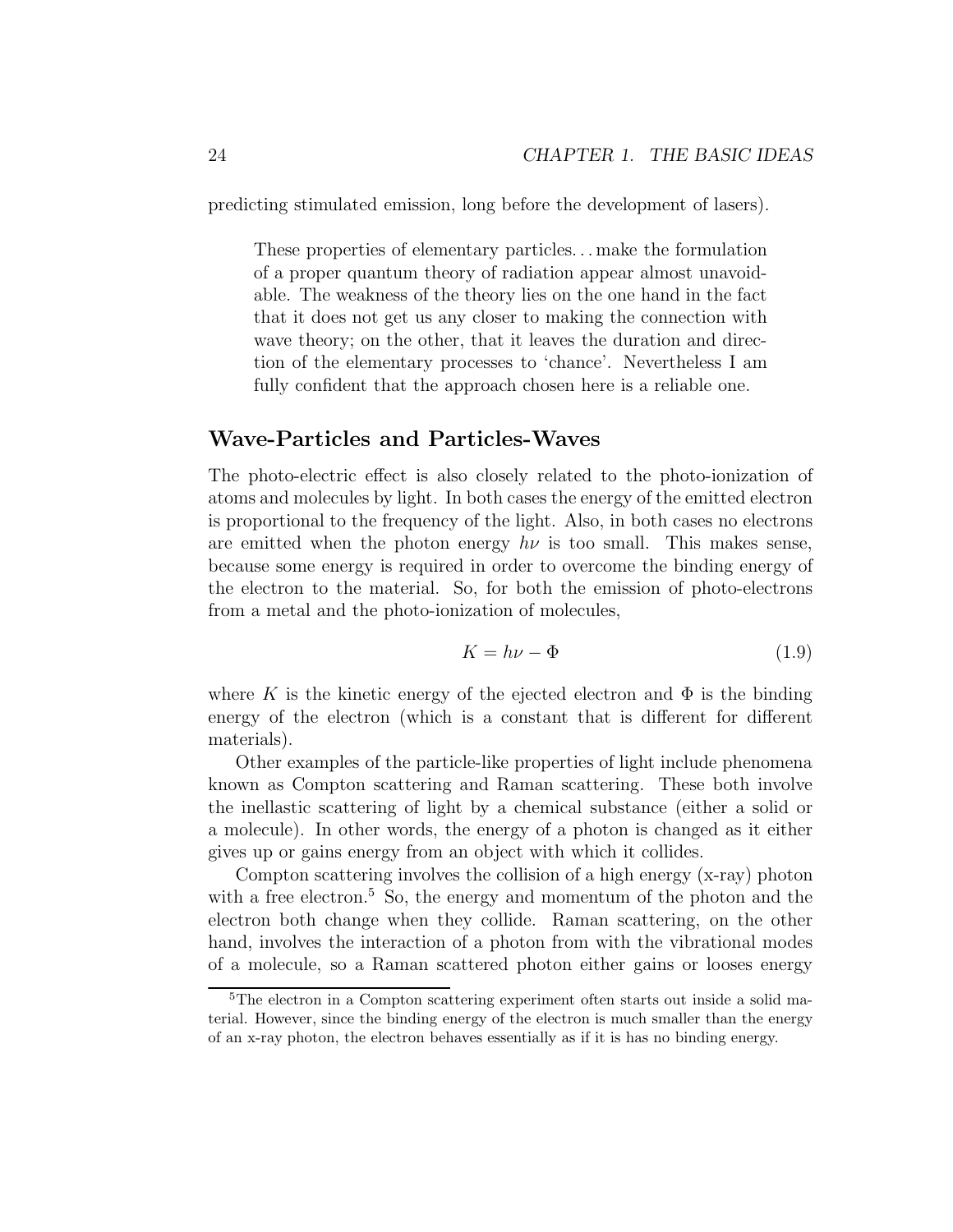#### 1.3. QUANTIZATION IS EVERYWHERE 25

when it collides with a vibrating molecule.<sup>6</sup> Both processes are similar to what might happen if you were to throw a baseball at a mattress spring, and the ball bounced back with less energy because it lost energy to the mattress springs.

Compton scattering is named after Arthur H. Compton, whose experiments performed in 1923 revealed the particle-like properties of photons in remarkable details. Compton's experiments showed that when a photon hits an electron, the two particles bounce off each other just like billiard balls on a pool table. The angles of the outgoing electron and photon are exactly those required in order to conserve both the energy and momentum of the two particles.<sup>7</sup>

Energy and momentum are clearly closely related to each other. For example, the kinetic energy of a free particle is  $E = \frac{1}{2}mv^2 = p^2/2m$ . Moreover, Einsteins theory of relativity implies that  $E = mc^2$  for any particle. Since  $p = mv$ , eq 1.8 implies that  $p = Ev/c^2$ . The energy of a photon is

$$
E = h\nu \tag{1.10}
$$

while the velocity and frequency of light are  $v = c$  and  $\nu = c/\lambda$ , respectively (where  $\lambda$  is the wavelength light). These identities may be combined to

$$
\cos \theta = \frac{\Delta \varepsilon}{c \Delta p} \cos \phi
$$

where  $\cos \theta$  is also related the change in the photon wavelength  $\Delta \lambda = \lambda_{\text{out}} - \lambda_{\text{in}}$ . These scattering predictions are obtained by equating the energy and momentum of the ingoing and outgoing photon and electron, as described for example in Appendix XVII A in a book entitled Light by R. W. Ditchburn.

$$
\Delta\lambda = \frac{h}{mc} \left( 1 - \cos\theta \right)
$$

 $6$ As we will see in Section 1.4, the vibrational energy of molecules is also quantized with an energy spacing of  $h\nu_V$ , where  $\nu_V$  is the vibrational frequency of the molecule (which is equal to the frequency of light which is resonant with the molecular vibration).

<sup>&</sup>lt;sup>7</sup>More specifically, if the input photon energy is  $h\nu$ <sub>in</sub> and the initialy stationary electron is kicked out with an energy of  $\Delta \varepsilon = \frac{1}{2}mv^2 = h(\nu_{\rm in} - \nu_{\rm out})$  and a momentum of  $\Delta p =$  $mv = h\left(\frac{1}{\lambda_{\text{in}}} - \frac{1}{\lambda_{\text{out}}}\right)$ , then the observed deflection angles of the outgoing electron,  $\phi$ , and photon,  $\dot{\theta}$ , will be related as follows.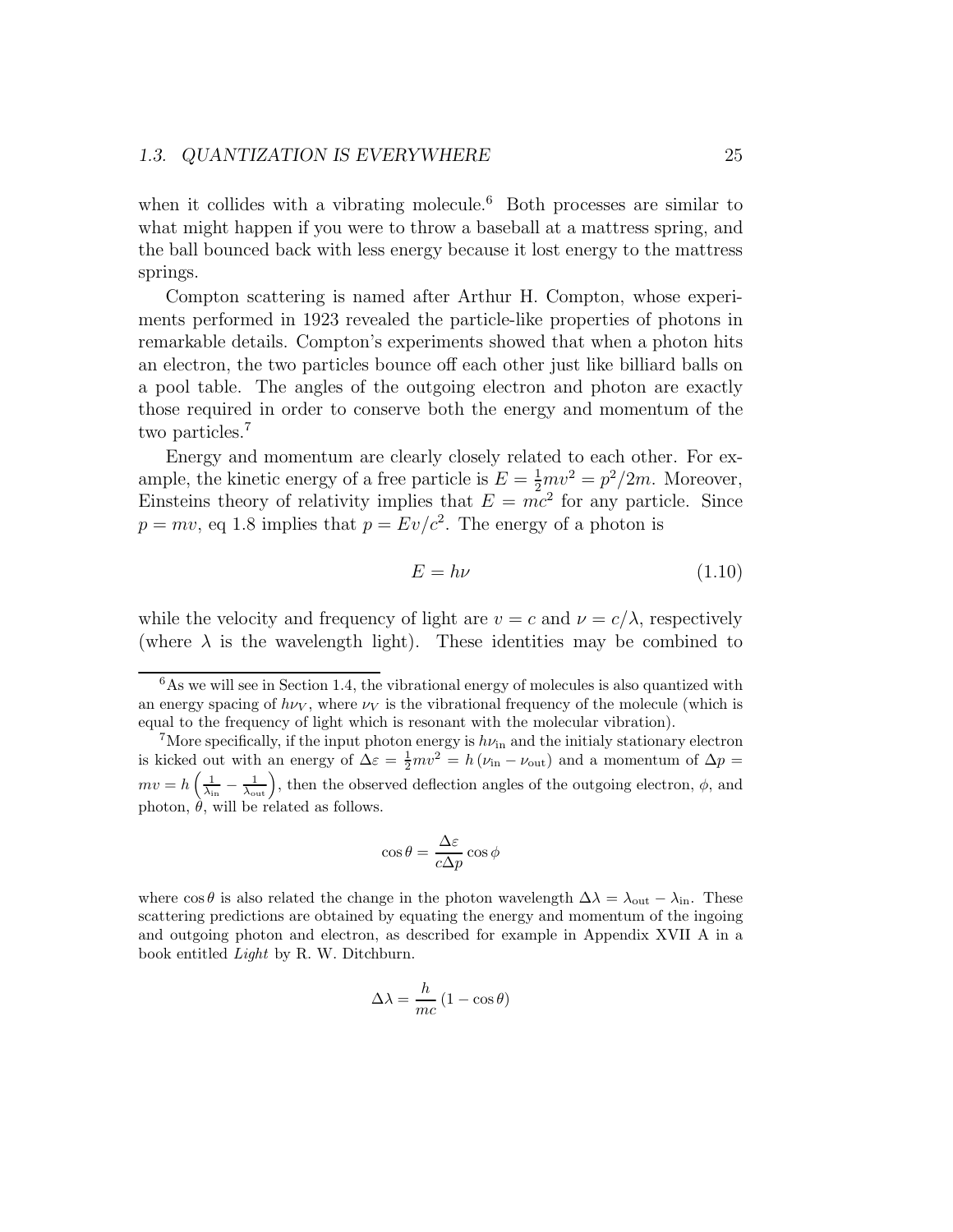obtain the following expression for the momentum of a photon.

$$
p = \frac{h\nu c}{c^2} = \frac{h\nu}{c} = \frac{h\left(\frac{c}{\lambda}\right)}{c} = \frac{h}{\lambda} \tag{1.11}
$$

The momentum of light can be observed experimentally by measuring the "radiation pressure" exerted by light as it reflects off the surface of a mirror. This pressure is exactly consistent with the particle-like properties of photons. But, quite remarkably, the pressure and energy density of light can also be correctly predicted from purely classical electromagnetic theory.

Photo-electric and Compton scattering experiments show that both photons and electrons have particle-like properties. However, the appearance of  $\nu$  and  $\lambda$  in the equations for the energy and momentum of a photon indicates that the particle and wave properties of photons are inextricably linked. Such observations led a graduate student named Luis de Broglie to propose in 1924 that particles such as electrons, protons and atoms may also have wave-like properties. This astonishing predictions was beautifully confirmed in experiments which clearly show that electron and atoms do indeed have wave-like properties.

In the late 1920's Otto Stern and co-workers set out to systematically test de Broglie's hypothesis by conducting experiments in which a beams of various kinds of atoms and molecules were directed at salt crystals. Their results showed, for example, that a beam of He atoms undergoes diffraction when it is scattered off of salt crystals. The observed diffraction fringe spacing is related to the momentum of the He atoms and the lattice spacing of the rock salt crystal, exactly as predicted by de Broglie.<sup>8</sup>

Thus, not only photons but all other particles appear to have a wavelength which is related to their momentum.

$$
p = \frac{h}{\lambda} \tag{1.12}
$$

The apparently universal validity of this expression is one of the clearest pieces of evidence for the blurred distinction between particles and waves. All waves have particle-like properties and all particles have wave-like properties, but particles with very large momenta have very small wavelengths and waves with very long wavelengths have very small momenta. Objects with large

 $8$ The diffraction of beams of He and  $H_2$  molecules produced by crystals of NaCl and LiF were reported by Otto Stern and coworkers in 1930.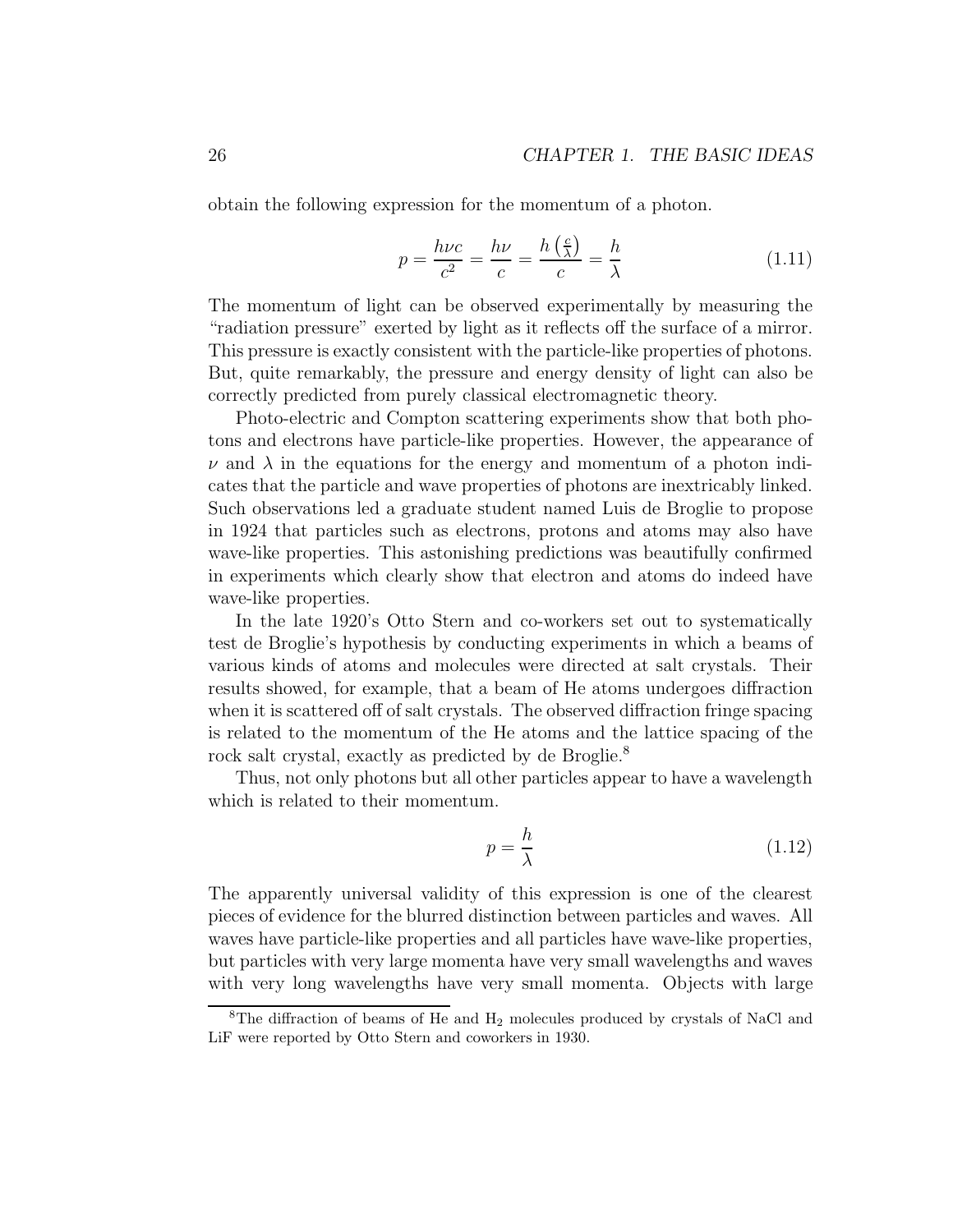momentum (such as macroscopic billiard balls) are more readily observable as particles while those with small momentum (such as photons) are more readily observable as waves.

# **1.4 Thermal Energies and Populations**

## **Relation Between Energy and Probability**

Energy plays a key role in determining the probability of finding a system in a given state. Not surprisingly, states of lower energy have a higher probability than those of higher energy. This is, for example, why the density of the atmosphere decreases with increasing altitude (i.e. with increasing gravitational potential energy). It is also why the density of a vapor is lower than that of the liquid with which it is at equilibrium (because molecules in the liquid experience a greater, more negative, cohesive interaction energy than they do in the vapor). The quantitative connection between energy and probability was worked out by Maxwell, Boltzmann and Gibbs, whose insights led to the following tremendously important, and yet remarkably simple, proportionality.<sup>9</sup>

$$
P(\varepsilon) \propto e^{-\beta \varepsilon} \tag{1.13}
$$

 $P(\varepsilon)$  is the probability of finding a system in a state of a given energy,  $\varepsilon$ , and  $\beta = 1/k_B T$ , where  $k_B T$  is a measure of thermal energy (equal to Boltzmann's constant,  $k_B$ , times the absolute temperature, T). So, eq 1.13 indicates that the probability of occupying a state not only decreases with increasing energy but also increases with temperature, which again makes good sense. In other words, the probability of observing any system in a state of energy  $\varepsilon$  is proportional to the Boltzmann factor  $e^{-\beta \varepsilon}$ , and this in turn only depends on the ratio  $\varepsilon/k_BT = \beta\varepsilon$ .

When Boltzmann's constant is multiplied by Avogadro's number it becomes equivalent to the gas constant,  $R = N_A k_B$ . So, if we choose to express energies in molar units then we should identify  $\beta = 1/RT$ . In other words,  $k_BT$  and RT are essentially equivalent, and so physical chemists tend to

<sup>9</sup>This relation was first derived by Maxwell and Boltzmann for gas phase systems, and later generalized to any system by Gibbs. A nice summary of Gibbs' method may be found in Chapter 9 of a book entitled Introduction to Theoretical Physical Chemistry by S. Golden (Addison-Wesley, Reading MA, 1961)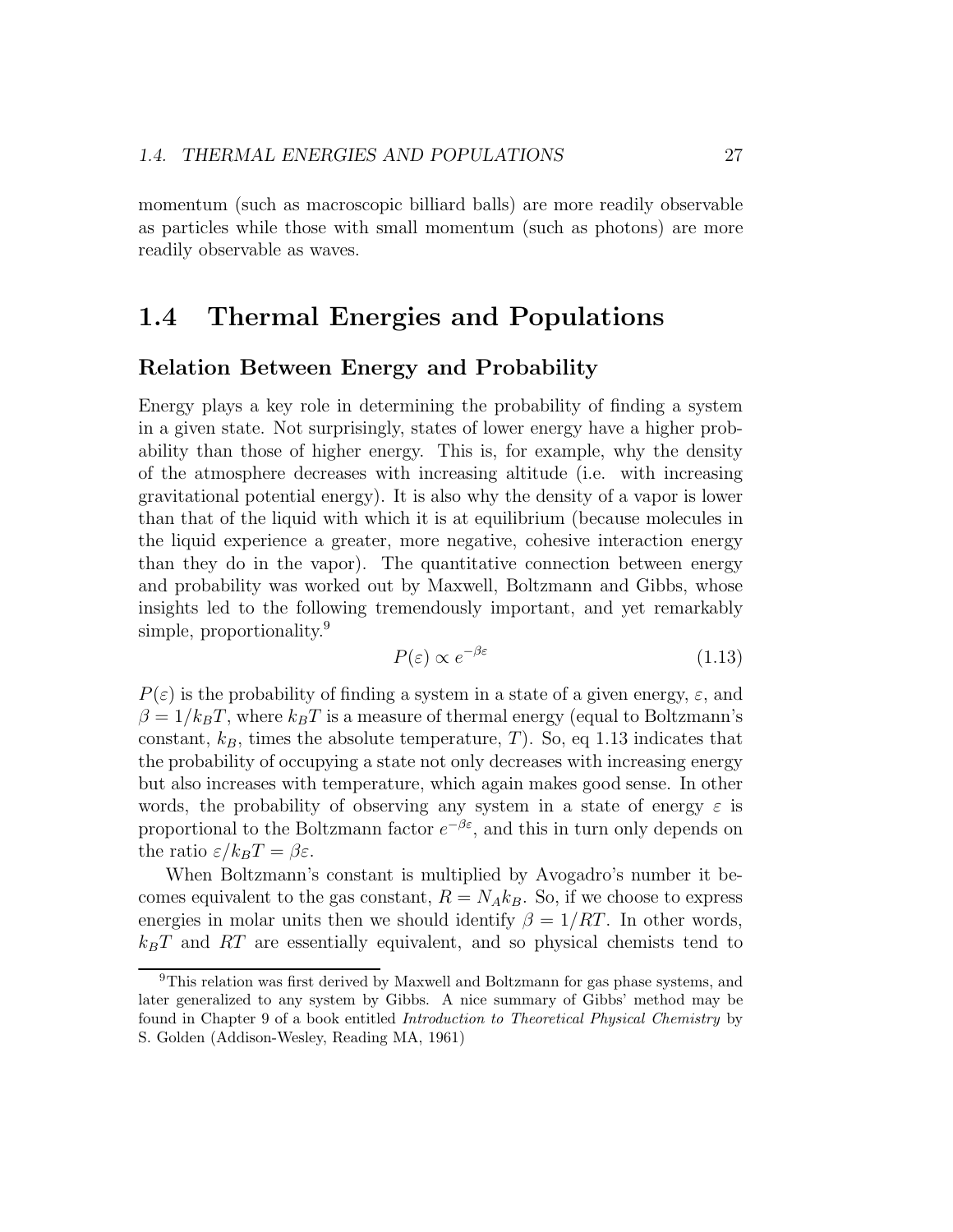switch back and forth between expressing thermal energy as  $k_BT$  or RT, depending on whether the context calls for using molecular or molar units.

Notice that eq 1.13 is reminiscent of the well known relation between chemical equilibrium constants and reaction free energies,  $K = e^{-\Delta G/RT}$ , where  $K$  represents the ratio of the concentrations (probabilities) of the product and reactant molecules. This similarity is certainly no accident, as we will learn in Chapters 2 and 4.

The proportionality in eq 1.13 may be turned into an equality by making use of the fact that the total probability of observing a system in any state must be equal to 1. In other words, we require that  $\sum_i P(\varepsilon_i) = 1$ , where the sum is carried out over all the energies (quantum states) of the system. This also implies that the constant of proportionality that is missing in eq 1.13 is  $1/\sum_i P(\varepsilon_i)$  and so  $P(\varepsilon)$  is exactly given by the following expression.

$$
P(\varepsilon_i) = \frac{e^{-\beta \varepsilon_i}}{\sum_i e^{-\beta \varepsilon_i}} \tag{1.14}
$$

Note that the sum of  $P(\varepsilon_i)$  over all states is  $\sum_i e^{-\beta \varepsilon_i} / \sum_i e^{-\beta \varepsilon_i} = 1$ , as expected.

The denominator in eq 1.14 plays a surprisingly important role in chemical thermodynamics – it is called the partition function, and is often represented by the letter  $q.^{10}$ 

$$
q \equiv \sum_{i} e^{-\beta \varepsilon_i} \,. \tag{1.15}
$$

One of the interesting facts about  $q$  is that it is equivalent to the number of thermally populated quantum states, in a given system at a given temperature, as further discussed below.

In order to see how we can use eq 1.14 to obtain practical predictions, it is useful to consider a system which has evenly spaced ladder of "quantum states",  $\varepsilon_n = n\Delta\varepsilon$ , where  $\Delta\varepsilon$  is a constant energy spacing and n is any integer  $(0, 1, 2, 3, \ldots, \text{ so } \varepsilon_n = 0, \Delta \varepsilon, 2\Delta \varepsilon, 3\Delta \varepsilon, \ldots)$ . Such an energy level structure arises in many situations, including molecular vibrations (described as harmonic oscillators) as well as light (which also consists of harmonic electromagnetic oscillations). Both experimental observations and quantum

<sup>10</sup>When describing a macroscopic system composed of many molecules (maintained at constant temperature and volume) the partition function is often designated as Q, or sometimes by other letters such as Z, but its definition is always the same.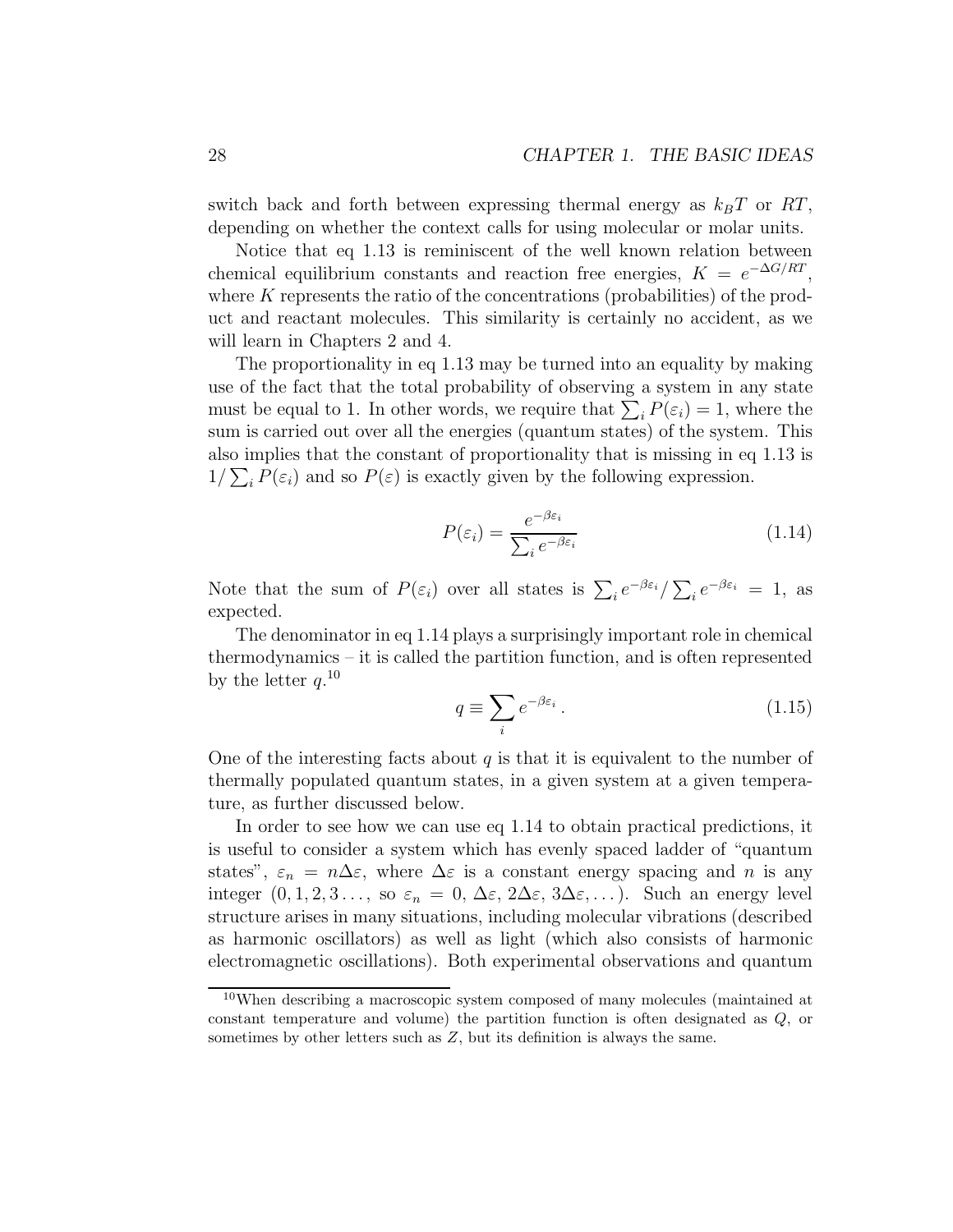mechanical predictions agree that such systems behave just as if they have an evenly spaced ladder of energy states.

Light of a given frequency (color) is composed of photons of energy  $h\nu$ (where h is Planck's constant and  $\nu$  is the frequency of the light). Thus, a beam of light can only have an energy of  $n\Delta \varepsilon = nh\nu$ , where n is the number of photons in the beam. Similarly, molecular vibrations can also only have energies of  $n\Delta \varepsilon = nh\nu$  where  $\nu$  is the frequency of the molecular vibration. When a molecule becomes macroscopically large, we call it a solid, and  $h\nu$ becomes the energy of each vibrational "phonon" of the solid.

For any system with an evenly spaced ladder of energy states, one may use the following nifty mathematical trick to transform the above probability formula into a simple closed form. This begins by suggesting a change of variables,  $x = e^{-\beta \Delta \varepsilon}$ . Thus, the partition function (denominator) in Eq. 1.14 may be written as,  $11$ 

$$
q = \sum_{n=0}^{\infty} x^n = 1 + x + x^2 + x^3 + \dots,
$$
\n(1.16)

Since  $\beta \Delta \varepsilon$  is invariably positive it follows that  $0 < x < 1$ . Under such conditions, the series converges exactly to  $q = 1/(1-x) = 1/(1-e^{-\beta \Delta \varepsilon})$  when summed over all (the infinite number) of  $n$  values. Thus, the probability in eq 1.14 may be expressed simply as

$$
P(\varepsilon_n) = \frac{e^{-\beta n \Delta \varepsilon}}{q} = e^{-\beta n \Delta \varepsilon} \left( 1 - e^{-\beta \Delta \varepsilon} \right) . \tag{1.17}
$$

This expression indicates that the probability of observing a quantized oscillator decreases exponentially with increasing  $n$  (at any fixed temperature). In other words, the oscillator is less likely to occupy higher energy states, as expected. Moreover, as the temperature approaches absolute zero, so does the Boltzmann factor  $e^{-\beta \Delta \varepsilon}$ . As a result, the only state that has a non-zero probability at very low temperature is the ground state, for which  $P(\varepsilon_0) = e^{-0} = 1$ , while for all other states  $P(\varepsilon_n) = e^{-\beta n \Delta \varepsilon} = 0$ . At high temperature, on the other hand, all the states for which  $\beta \varepsilon_n << 1$  will have a finite probability while states for which  $\beta \varepsilon_n >> 1$  will have essentially zero probability. These results again make sense, as they indicate that the

<sup>&</sup>lt;sup>11</sup>We refer to this partition function as  $q$  simply as a reminder that it pertains to a system with *n* evenly spaced quantum state.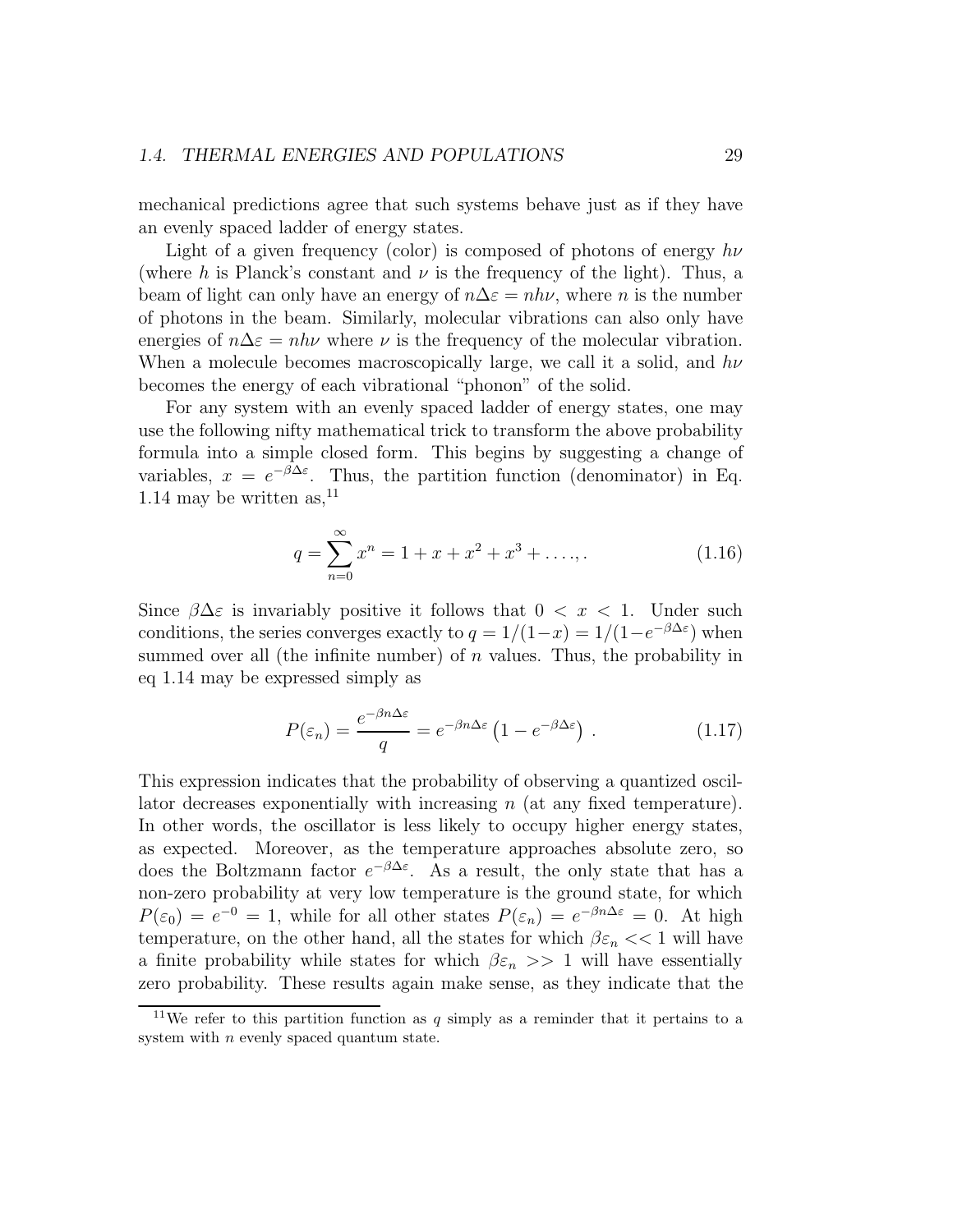temperature of a system determines how many states will be significantly populated. At low temperature only the very lowest state will be populated, while at higher temperature only states for which  $\varepsilon_n < k_B T$  will be significantly populated. So, as the temperature increases, so does the population of higher energy states.

The quantitative connection between q and the number of states with a significant thermal population can be inferred from the following considerations. The value of q is given by eq 1.15, which consists of a sum of terms each of which are equal to a number between 0 and 1. The lowest energy terms in the series are each approximately equal to one (since  $e^{-\beta \epsilon_i} \approx 1$ whenever  $\varepsilon_i < k_B T$ ), while the high energy terms are approximately zero (since  $e^{-\beta \epsilon_i} \approx 0$  whenever  $\epsilon_i < k_B T$ ). Thus, q represents the average number of terms in the sum which have a value near one, which in turn represents the number of states which are significantly thermally populated.

The Boltzmann probabilities,  $P(\varepsilon)$ , may be used to calculate the weighted average of any property of the system. For example, the average energy of any system is given by the following weighted average.

$$
\langle \varepsilon \rangle = \sum_{i} \varepsilon_{i} P(\varepsilon_{i}) = \frac{\sum \varepsilon_{i} e^{-\beta \varepsilon_{i}}}{\sum e^{-\beta \varepsilon_{i}}} \tag{1.18}
$$

For a system with a ladder of evenly spaced energies the above sum reduced to the following more compact expression.

$$
\langle \varepsilon \rangle = \frac{\sum \varepsilon_n e^{-\beta \varepsilon_n}}{\sum e^{-\beta \varepsilon_n}} = \frac{\Delta \varepsilon e^{-\beta \Delta \varepsilon}}{1 - e^{-\beta \Delta \varepsilon}} = \frac{\Delta \varepsilon}{e^{+\beta \Delta \varepsilon} - 1}.
$$
 (1.19)

This result was obtained by noting that the derivative of  $q$  with respect to  $\beta$ is  $\sum -\varepsilon_n e^{-\beta \varepsilon_n}$ , and so  $\langle \epsilon \rangle = \frac{\sum \varepsilon_n e^{-\beta \varepsilon_n}}{q} = \left(\frac{-1}{q}\right) \left(\frac{dq}{d\beta}\right).$ <sup>12</sup>

At very low temperature, the denominator of the above expression blows up, and so  $\langle \varepsilon_n \rangle = 0$  (which makes sense since in this case all the population goes to the ground state of energy  $\varepsilon_0 = 0$ . On the other hand, at high temperature,  $\Delta \varepsilon \ll k_B T$  and so  $\beta \Delta \varepsilon \ll 1$  and  $e^{\beta \Delta \varepsilon} \approx 1 + \beta \Delta \varepsilon$ , which implies that  $\langle \varepsilon_n \rangle \approx \Delta \varepsilon / (\beta \Delta \varepsilon) = 1/\beta = k_B T$ . So, at high temperature the ladder of states is populated up to an energy equal to  $k_BT$  (on the average).

<sup>&</sup>lt;sup>12</sup>The required derivative is  $dq_n/d\beta = -\Delta\varepsilon e^{-\beta\Delta\varepsilon}/(1-e^{-\beta\Delta\varepsilon})^2$ , which leads to eq 1.19 when divided by  $-q$  (and the last identity in eq 1.19 is obtained by multiplying both the numerator and denominator by  $e^{+\beta \Delta \varepsilon}$ ).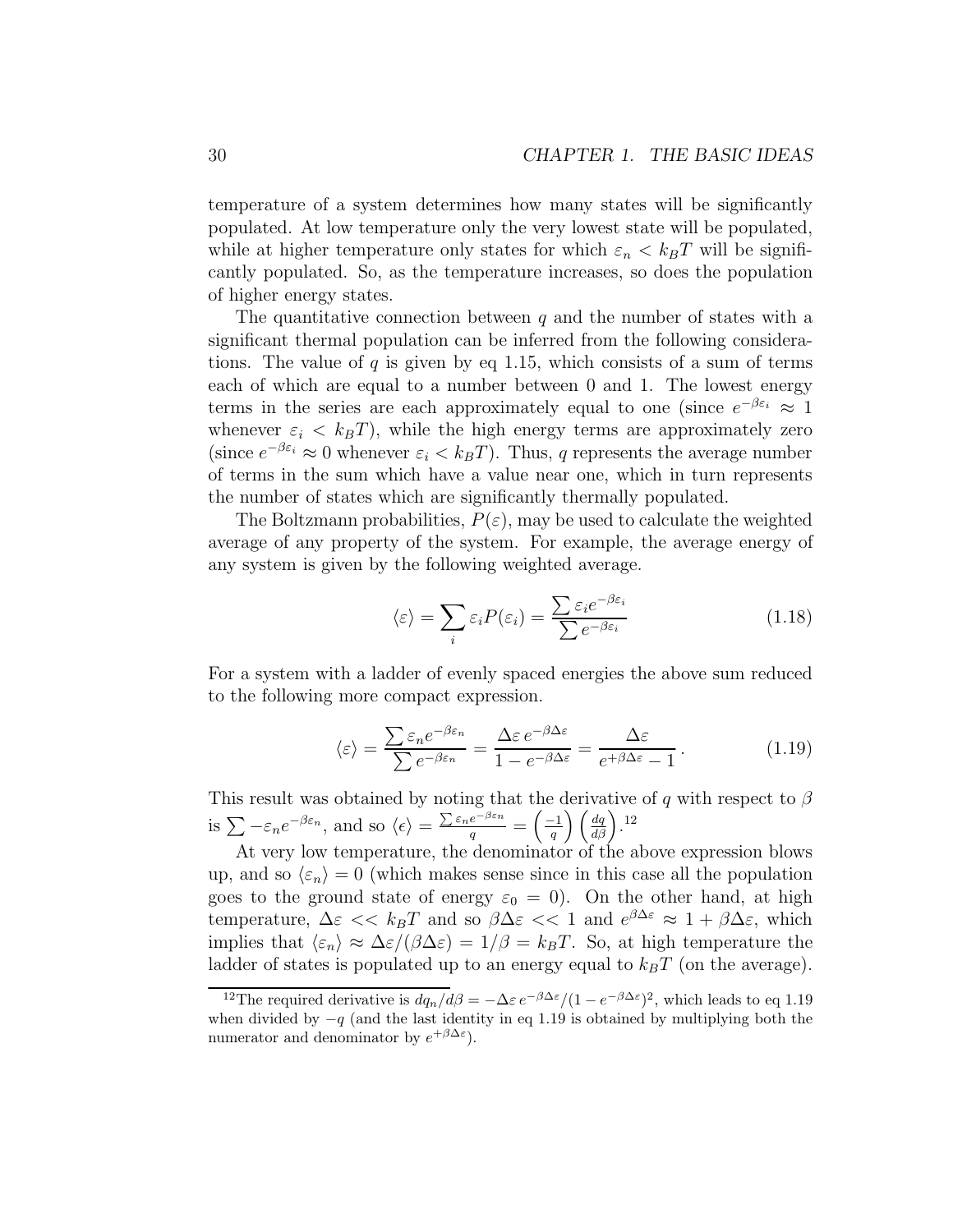Note that this simple result pertains not only to very high temperatures but also to a system of lower temperature which has very closely spaced energy levels. This is because  $\Delta \varepsilon / k_B T$  becomes small, and so  $e^{\beta \Delta \varepsilon} \approx 1 + \beta \Delta \varepsilon$ , either at high temperature or when the energy spacings are very small (compared to  $k_BT$ ). So, the high temperature limit is equivalent to the classical limit in which energies are essentially continuous.

There is a deeper – not so obvious, but pretty interesting – reason that the average energy of an oscillator approaches  $k_BT$  at high temperature. A hint as to the reason is provided by the fact that a similar analysis of systems with different sorts of energy level structures reveals that these often have average energies that are proportional, but not exactly equal to,  $k_BT$ . For example, a particle that is free to translate in the x-direction turns out to have an average kinetic energy of  $\frac{1}{2}k_BT$ , while a particle that is free to translate in three dimensions has an average kinetic energy of  $\frac{3}{2}k_BT$ . So, each additional dimension, or translational degree of freedom, increases the average kinetic energy by  $\frac{1}{2}k_BT$ .

The derivation of the above results also reveals that the constant of proportionality between the average energy and  $k_BT$  depends in a simple way on the number of quadratic terms that appear in the Hamiltonian of the system (as shown in Section 1.5). So, for example, a free particle that is moving in the x-direction has a kinetic energy (and no potential energy) so its Hamiltonian is  $H_x = \frac{1}{2}mv_x^2$ , which is a quadratic function of the particles velocity (in the x-direction), and produces an average energy of  $\frac{1}{2}k_BT$ . The Hamiltonian of a particle that is free to move in three dimensions has three quadratic terms,  $H_{xyz} = \frac{1}{2}mv_x^2 + \frac{1}{2}mv_y^2 + \frac{1}{2}mv_z^2$ , and so has an average energy that is three times larger,  $3\left(\frac{1}{2}k_BT\right) = \frac{3}{2}k_BT$ . In other words, each quadratic term appearing in the Hamiltonian contributes  $\frac{1}{2}k_BT$  to the average energy per molecule, or  $\frac{1}{2}RT$  to the average energy per mole.

The energy of a harmonic oscillator (such as a vibrating diatomic molecule) contains both kinetic and potential energy contributions, each of which again give rise to quadratic terms in the Hamiltonian,  $H_{\text{vib}} = \frac{1}{2}\mu v^2 + \frac{1}{2}f\delta^2$ . The two quadratic variables in this expression are the velocity  $v$  and displacement  $\delta$  of the oscillator (while  $\mu$  and  $f$  are the corresponding reduced mass and harmonic force constant).<sup>13</sup> Although these variables represent different

<sup>&</sup>lt;sup>13</sup>More specifically, for a diatomic harmonic oscillator  $v = |\vec{v}_2 - \vec{v}_1| = dr/dt$  (where  $\vec{v}_1$ ) and  $\vec{v}_2$  are the velocity vectors of each atom) and  $\delta = r - r_b$  (where  $\delta$  is the diatomic's instantaneous bond length, and  $r<sub>b</sub>$  is its average bond length). The other parameters in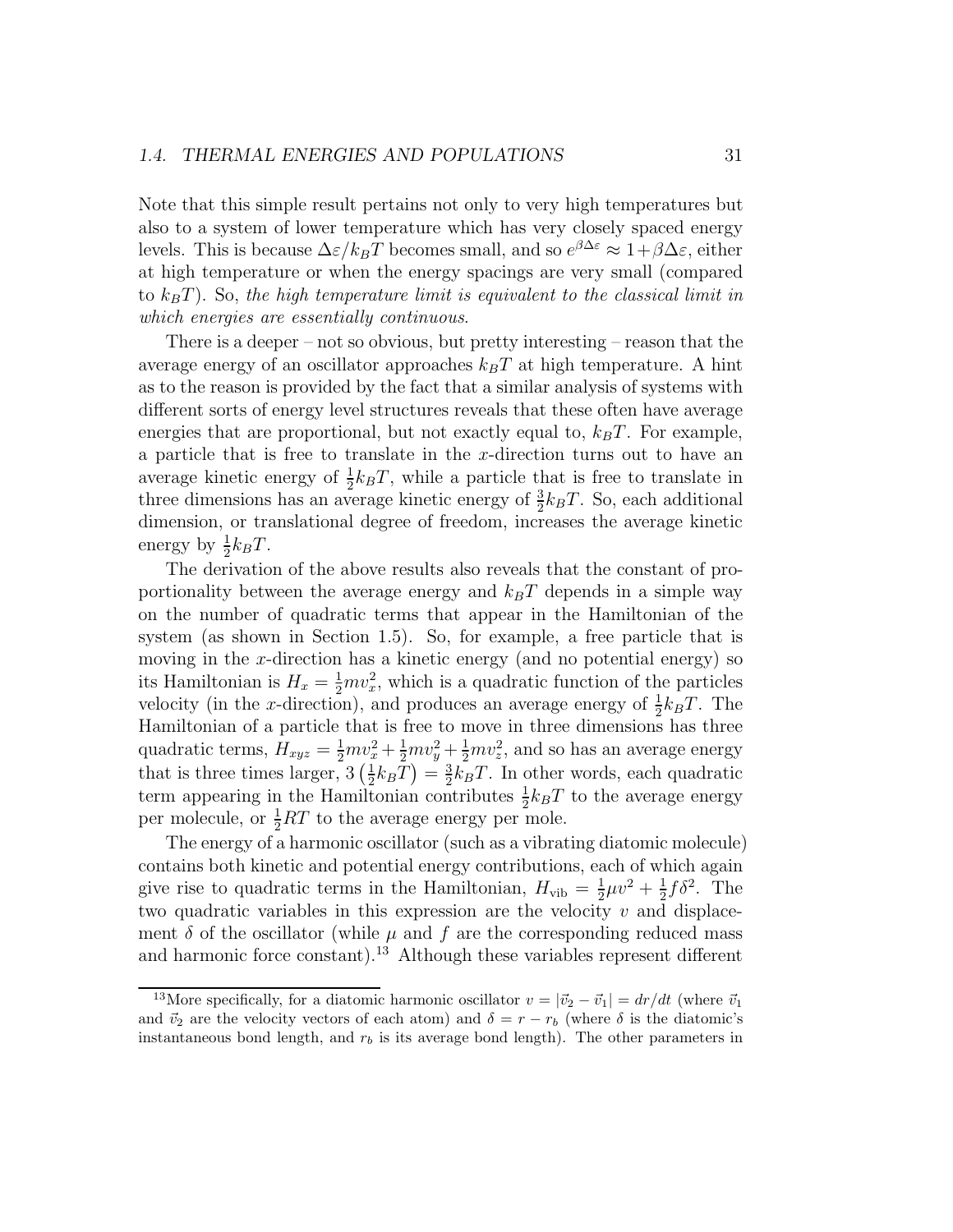kinds of coordinates, it can be shown that each of the quadratic terms again contribute an average energy of  $\frac{1}{2}k_BT$ . This explains why the average energy of a harmonic oscillator is equal to  $k_B T$ , since  $\langle \varepsilon_{\rm vib} \rangle = \frac{1}{2} k_B T + \frac{1}{2} k_B T = k_B T$ . This result again pertains to high temperatures (or small quantum spacings). At very low temperature (or in a system with large quantum spacings) the energy gap between the ground and first excited state prevents any energy from being absorbed by the system (as further discussed in section 1.4).

Rotational degrees of freedom also contribute quadratically to the Hamiltonian. For example, a diatomic molecule rotating about a given axis has a rotational kinetic energy of  $H_{\text{rot}} = \frac{1}{2}I\omega^2$ , where  $I = \mu r_b^2$  is the moment of inertial of the diatomic and  $\omega$  is its angular frequency of rotation (in units of radians per second). Since a diatomic has two independent axes of rotation, there are two quadratic rotational terms in its Hamiltonian. These contribute an additional  $k_B T$  to the average energy (whenever the temperature is sufficiently high to overcome the rotational quantum state spacing).

We may now combine the above results to predict the total energy of a diatomic, including all 7 of its quadratic Hamiltonian terms (2 vibrational, 2 rotation and 3 translational). Thus,a diatomic molecule is expected to have a average energy of  $\frac{7}{2}k_BT$  in the classical (high temperature) limit. The experimentally observed energies of real diatomic molecules may deviate from this prediction at low temperatures, as the result of energy quantization, as described in the next section.

# **Transition from Quantum to Classical Behavior**

One of the first experimental clues that something was amiss with the purely classical view of physical chemistry came from experimental measurements of the heat capacities of solids and gases. In both cases, experiments revealed that at low temperatures chemical systems have smaller heat capacities than expected based on classical predictions. For example, the anomalous lowtemperature heat capacities of solids were not understood until Albert Einstein (1907) and later Peter Debye (1912) showed that these are consistent with the quantization of phonons (vibrational motions of solids). Similar non-classical behavior of the heat capacity of diatomic gases was also recognized prior to 1901, as poignantly attested by J. Willard Gibbs in the

eq 1.45 are the reduced mass  $\mu = \frac{m_1 m_2}{m_1 + m_2}$  and vibrational force constant  $f = \mu (2\pi\nu)^2$  of the diatomic (where  $\nu$  is its harmonic vibrational frequency).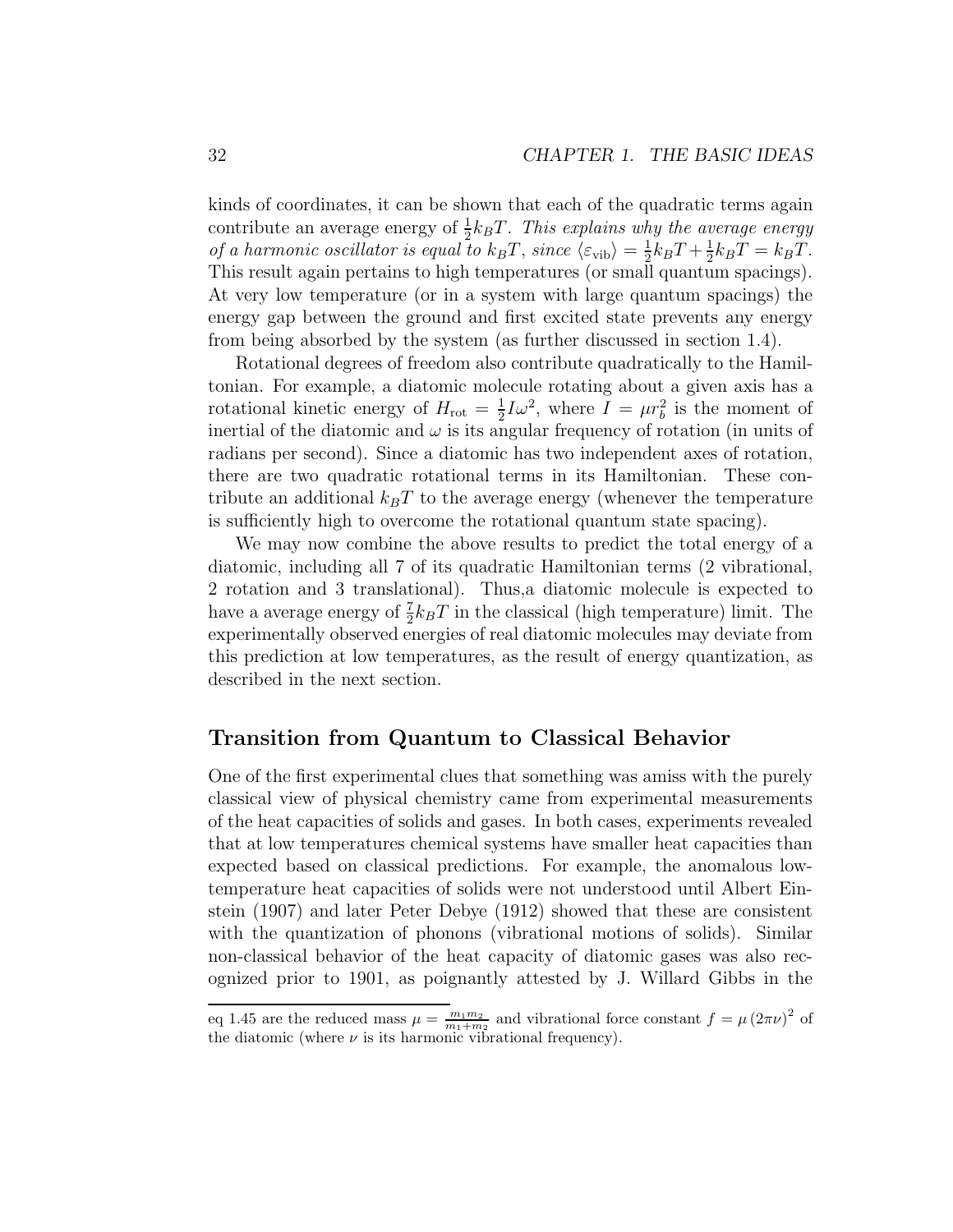following quotation from the preface to his Statistical Mechanics (the first and still classic foundational textbook on this subject).

. . . we do not escape difficulties in as simple a matter as the number of degrees of freedom of a diatomic gas. It is well known that while theory would assign to the gas six degrees of freedom per molecule, in our experiments on specific heats we cannot account for more than five. Certainly one is building on an insecure foundation, who rests his work on hypotheses concerning the constitution of matter.

Difficulties of this kind have deterred the author from attempting to explain the mysteries of nature, and have forced him to be contented with the more modest aim of deducing some of the more obvious propositions relating to the statistical branch of mechanics...<sup>14</sup>

Gibbs (who died in 1903) did not live to see these difficulties elegantly resolved in a way that left his statistical mechanics essentially unscathed (except for the quantization of his phase space using Planck's constant), and revealed that molecular and electromagnetic (blackbody) harmonic oscillators are mathematically isomorphic.

Recall that in the classical limit the energy of a mole of gas molecules is  $U = N_A \langle \varepsilon \rangle = \frac{D}{2} N_A k_B T = \frac{D}{2} RT$ , where D represents the number of degrees of freedom or quadratic terms in the Hamiltonian (and  $R = k_B N_A$  is the gas constant and  $N_A$  is Avogadro's number). In this limit, the molar heat capacity (at constant-volume) is easy to calculate, since it is equal to first derivative of the energy,  $C_V = \left(\frac{\partial U}{\partial T}\right)_V = \frac{D}{2}R$ . However, as temperature decreases, different degrees of freedom are expected to become inactive, as  $k_BT$  becomes smaller than the corresponding quantum state spacing.

The experimental results in Fig. 1.2 clearly show the transition from quantum to classical behavior with increasing temperature for two diatomic

<sup>&</sup>lt;sup>14</sup>The fact that Gibbs expected a diatomic molecule to have six degrees of freedom suggests that he viewed diatomics as rigid (non-vibrating) molecules with three translational and three rotational degrees of freedom. We now know that molecules have an additional vibrational degree of freedom. Also, the reason that a diatomic only has two active rotation degrees of freedom is because rotation about the bond axis is of such high frequency that it has an energy spacing that is typically much larger than  $k_BT$ . This latter degree of rotational freedom corresponds to the rotation of electrons, and so gives rise to electronic state quantization.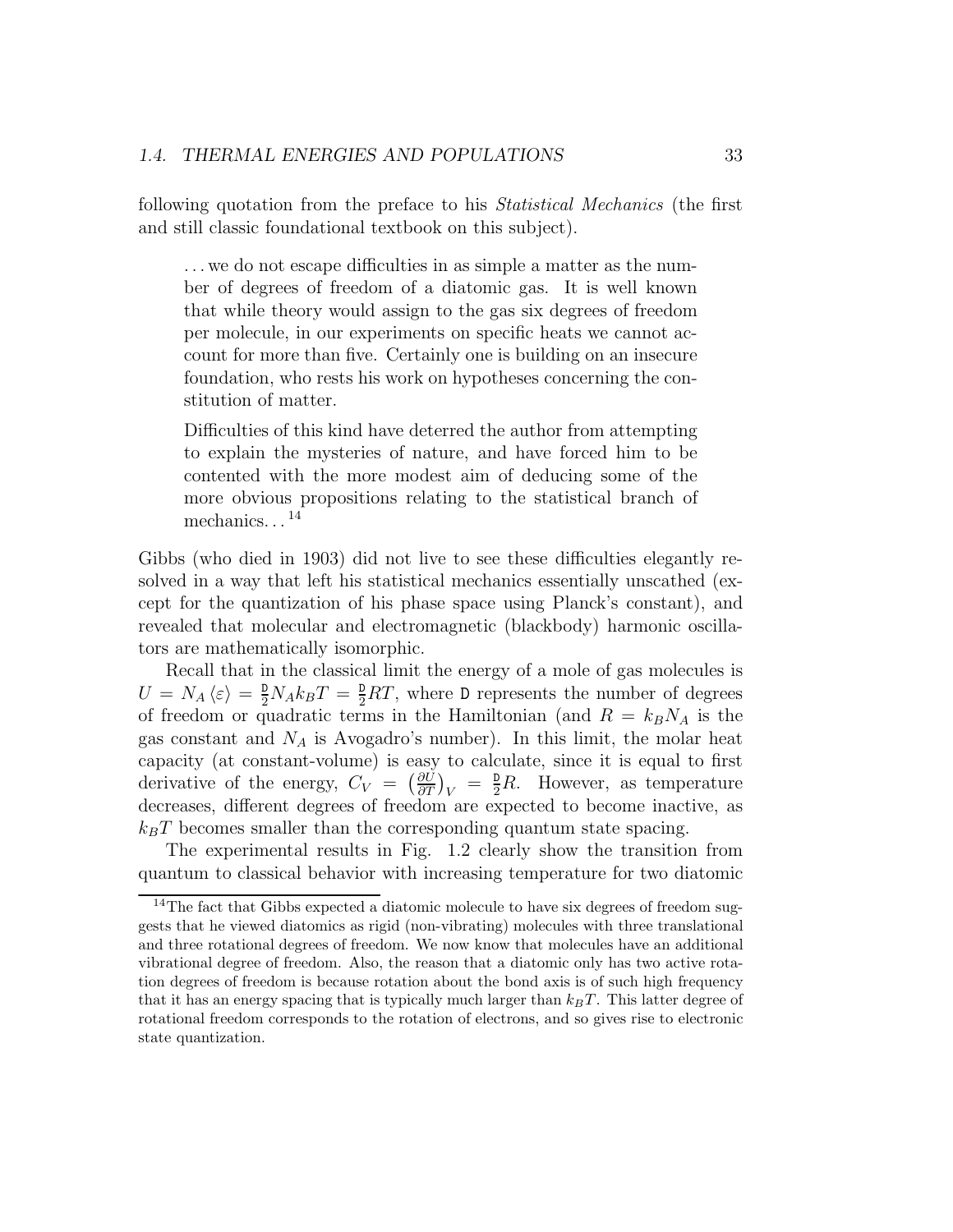

Figure 1.2: The experimental heat capacities (points) of argon and two diatomic molecules are plotted as a function of temperature. The horizontal dashed lines indicate the predicted heat capacity of a classical molecule with only translation (bottom), or only translation and rotation (middle), or translation, rotation and vibration (top) degrees of freedom.

molecules  $(H_2 \text{ and } F_2)$ , while argon behaves perfectly classically over this entire temperature range. Note that argon gas has three translation degrees of freedom and so it is predicted to have a classical translational heat capacity of  $\frac{3}{2}R$ , which is exactly what is observed experimentally. This clearly implies that the quantum spacing between translational states of argon is small compared to  $k_BT$ , even at temperatures below 100 K (in fact, translational quantum spacings are typically much smaller than  $k_BT$  even at 1 K, and so translational kinetic energy can almost always be treated classically).

At low temperatures the hydrogen molecule  $H_2$  also only appears to have three active degrees of freedom. This implies that the rotational quantum states of  $H_2$  are sufficiently large that they only become active at temperatures well above 100 K. This is quite unusual, as most molecules have significantly smaller rotational quantum states spacings. The reason  $H_2$  is exceptional is that it has an unusually high rotational frequency (because of its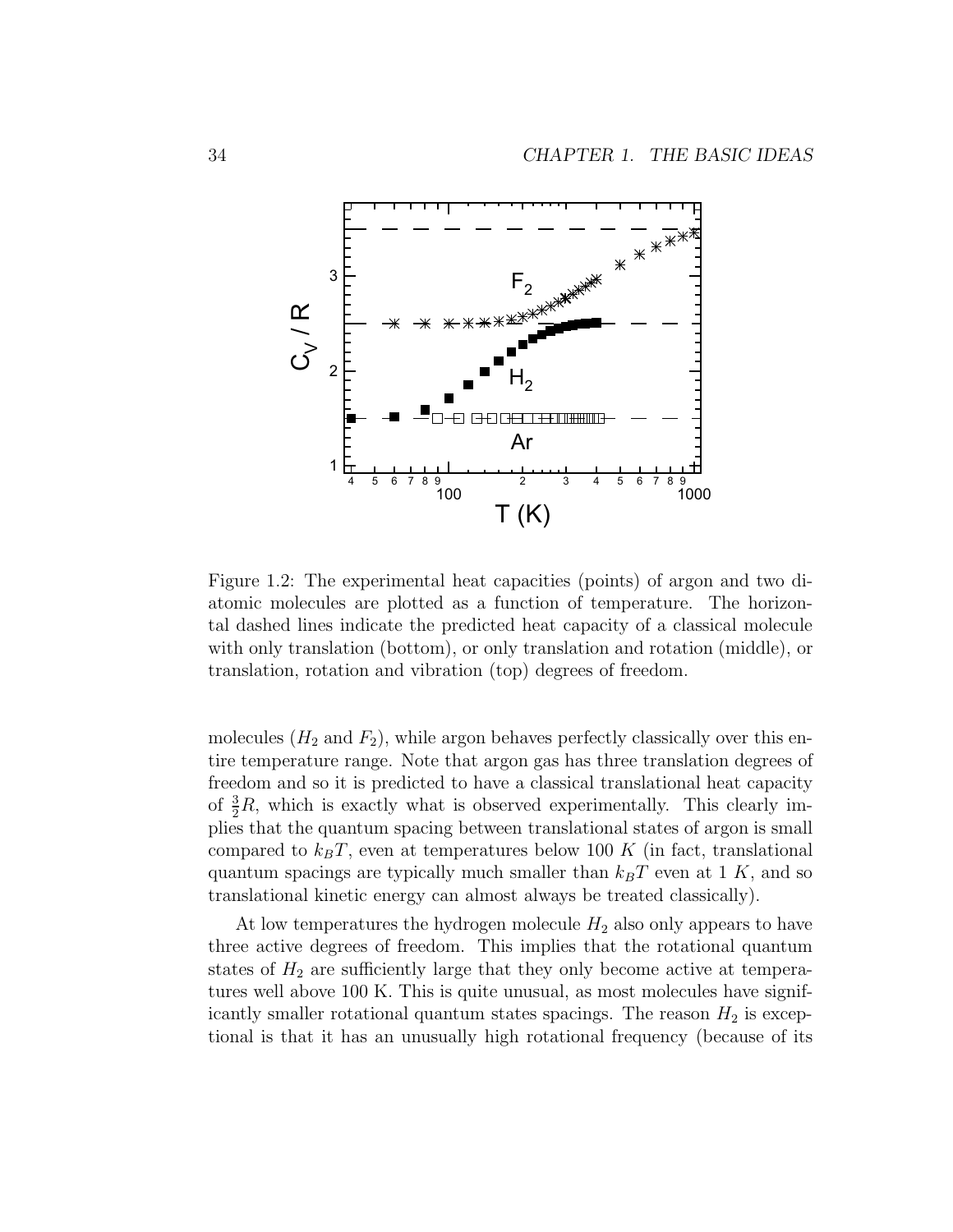small mass or moment of inertia). Hydrogen also has a very high vibrational frequency (again because of its small reduced mass). Thus both the rotational and vibrational quantum spacings of  $H_2$  are significantly larger than those of other (heavier) diatomic molecules. So, only the three translations of  $H_2$  are thermally active below about 100 K, and even at temperatures as high as 400 K the vibrational motion of  $H_2$  is evidently not yet active. The heavier diatomic  $F_2$  apparently has significantly smaller rotational and vibrational quantum state spacings than  $H_2$ . Even at very low temperatures the two rotational degrees of freedom of  $F_2$  are clearly already active. Moreover, the experimental results indicate that the vibrational quantum state spacing of  $F_2$  has a magnitude of the order of  $\varepsilon_V \approx k_B \times 1000K \approx 10^{-20}$  J or in molar units  $R \times 1000K \approx 10 \text{ kJ/mol}$ .

The vibrational quantum spacing is equal to Planck's constant times the vibrational frequency,  $\Delta \varepsilon = h\nu = hc\tilde{\nu} = hc/\lambda$ , where  $\tilde{\nu}$  is the frequency expressed in "wavenumber" units, which is equivalent to one over the wavelength of light with the same frequency  $\tilde{\nu} = 1/\lambda$ . In other words,  $\lambda$  is the wavelength of light whose frequency is resonant with that of the molecular vibration. Molecular vibrations typically have wavenumber frequencies somewhere between  $100 \text{ cm}^{-1}$  and  $5000 \text{ cm}^{-1}$ , which corresponds to wavelengths between 0.0002 cm and 0.01 cm (or  $2 - 100 \mu m$ ), in the infrared region of the electromagnetic spectrum.

The temperature dependence of the vibrational contribution to the heat capacity may be compared with the theoretical predictions of eq 1.19 (with  $\Delta \varepsilon = hc\tilde{\nu}$ . More specifically, the vibrational contribution to the heat capacity of a diatomic may be obtained by differentiating eq 1.19 with respect to temperature (or first differentiating with respect to  $\beta$  and noting that  $d\beta/dT = -1/k_B T^2 = -k_B\beta^2$ , which becomes  $d\beta/dT = 1/RT^2$  when expressed in molar units).

$$
C_V^{\text{vib}} = -\frac{1}{RT^2} \frac{d}{d\beta} \left[ \frac{\Delta \varepsilon}{e^{\beta \Delta \varepsilon} - 1} \right] = R \frac{\left(\beta \Delta \varepsilon\right)^2 e^{\beta \Delta \varepsilon}}{\left[e^{\beta \Delta \varepsilon} - 1\right]^2} \tag{1.20}
$$

Since translational and rotational energies typically have much smaller energy spacings, these degrees of freedom behave classically down to quite low temperatures. In other words, the sum of the translational and rotational contribution to the molar energy of a diatomic is  $\frac{3}{2}RT + RT = \frac{5}{2}RT$ , and so the corresponding contribution to the heat capacity is simply  $\frac{5}{2}\overline{R}$ . Hence, the following expression is expected to accurately represent the total molar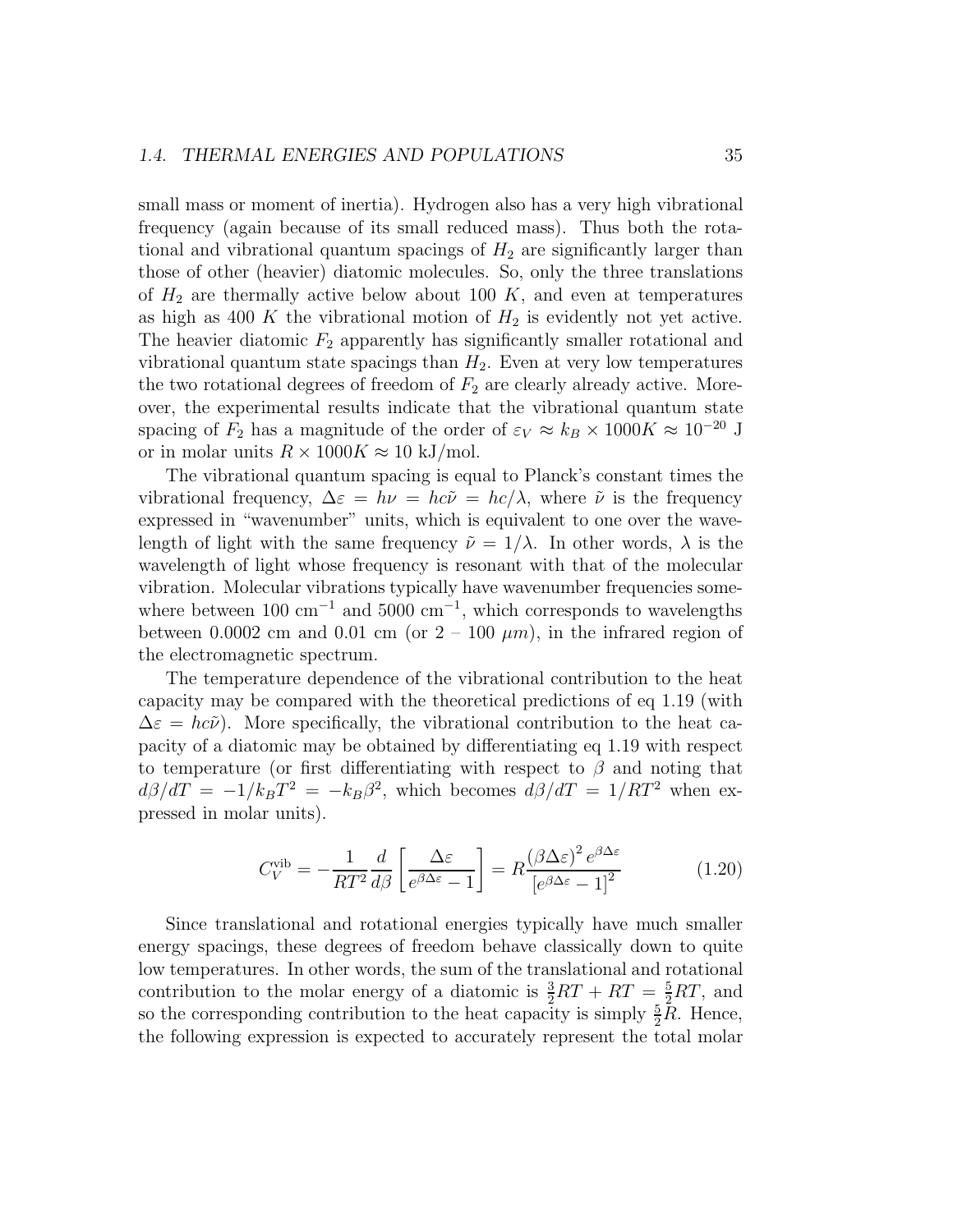heat capacity of a diatomic gas such as  $F_2$ .

$$
\frac{C_V}{R} = \frac{5}{2} + \frac{(\beta \Delta \varepsilon)^2 e^{\beta \Delta \varepsilon}}{[e^{\beta \Delta \varepsilon} - 1]^2}
$$
(1.21)

Hydrogen  $(H_2)$  is exceptional, as previously noted, as its large rotational quantum state spacing gives rise to a rotational heat capacity that remains temperature dependent up to moderately high temperatures.

The spacings between a molecule's translational quantum states depend on the size of the box which contains the molecule. In a macroscopic container this energy spacing is so small that translational energies invariably behave classically. However, when a particle is confined to a container of nanometer (or smaller) dimensions then its translational quantum state spacing becomes much larger. For example, this is the case for an electron confined within an atom or molecule, whose translational quantization gives rise to electronic state spacings that are typically much larger than  $k_BT$  (or RT in molar units), as we will see when we investigate the subject of quantum mechanics in greater detail (in Chapter 3).

# **1.5 Classical Energies and Hyper-Spheres**

Calculating probabilities and average energies for degrees of freedom which are not quantized (or have very small quantum state spacings) requires replacing sums by integrals. For example, for systems with a continuum of energies eq 1.14 becomes

$$
P(\varepsilon) = \frac{e^{-\beta \varepsilon} d\tau}{\int e^{-\beta \varepsilon} d\tau}
$$
 (1.22)

where  $\tau$  represents any variable(s) on which the energy depends (such as the positions and velocities of each of the molecules in the system). In other words, the partition function is also now expressed as an integral.

$$
q = \int e^{-\beta \varepsilon} d\tau \tag{1.23}
$$

The average energy of any such classical degree of freedom is obtained from the following weighted integral of  $\varepsilon$  times the corresponding probability.

$$
\langle \varepsilon \rangle = \int \varepsilon P(\varepsilon) = \frac{\int \varepsilon e^{-\beta \varepsilon} d\tau}{\int e^{-\beta \varepsilon} d\tau}
$$
 (1.24)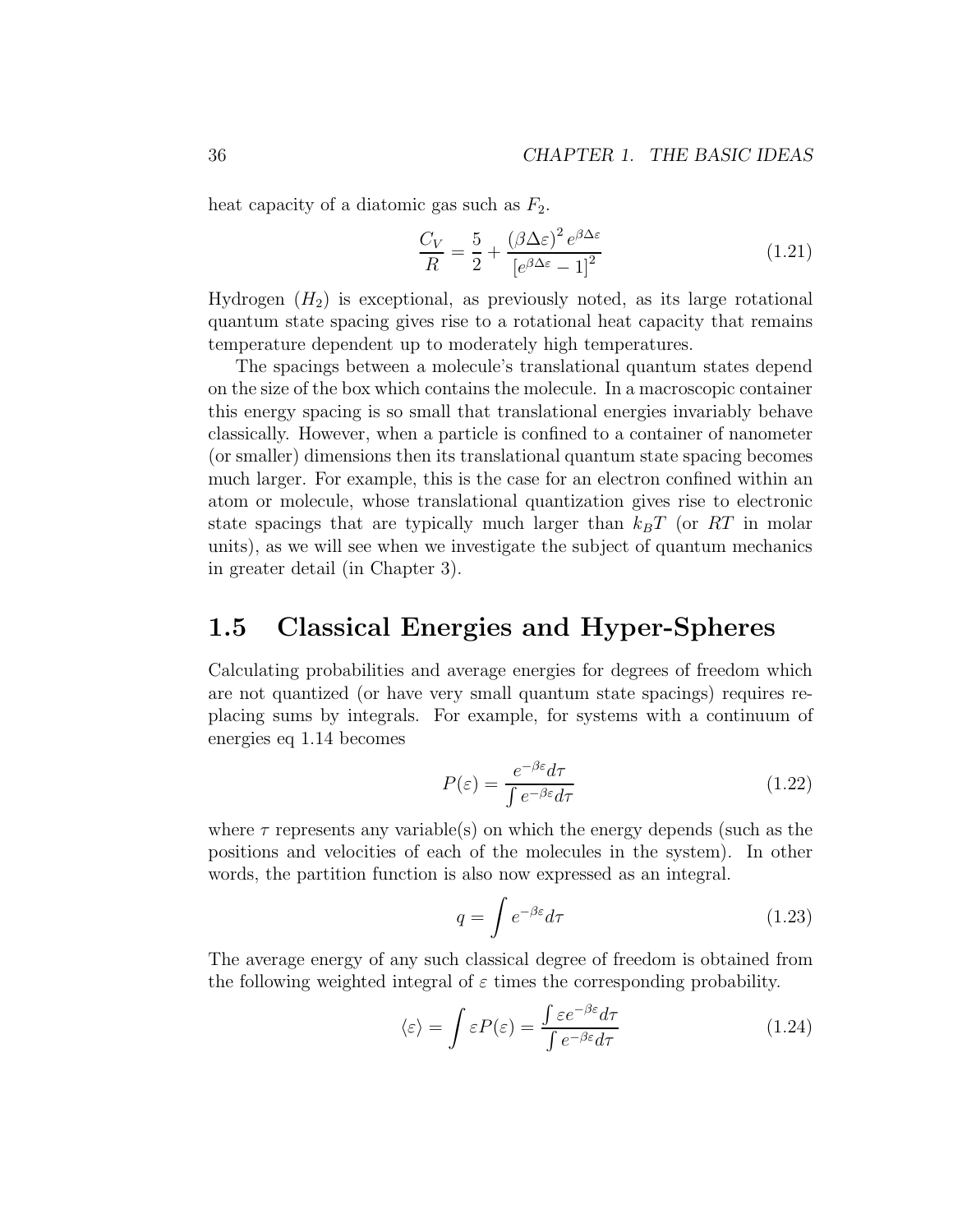#### 1.5. CLASSICAL ENERGIES AND HYPER-SPHERES 37

Since translational degrees of freedom typically behave classically (in any system of macroscopic volume), the above integral expressions may be used to calculate the associated probabilities and average energies. Lets first consider only the kinetic energy along the x-direction, for which the energy is  $\varepsilon_x$  =  $\frac{1}{2}mv_x^2$ . The variable  $\tau$  in eqs 1.22–1.24 may in this case be taken to be equal to  $v_x$ . The corresponding partition function can again be evaluated analytically.<sup>15</sup>

$$
q_x = \int e^{-\beta \varepsilon_x} d\tau = \int_{-\infty}^{\infty} e^{-mv_x^2/2k_B T} dv_x = \sqrt{\frac{2\pi k_B T}{m}} \tag{1.25}
$$

Thus, the probability of observing a molecule with a velocity between  $v_x$  and  $v_x + dv_x$  is,

$$
P(v_x) = \sqrt{\frac{m}{2\pi k_B T}} e^{-mv_x^2/2k_B T} dv_x
$$
 (1.26)

The above expression may readily be extended to three dimensions by recalling that the probabilities of observing a combination of statistically independent events behave very much like the probabilities of tossing a sequence of coins, or rolling a pair of dice. For example, the probability of tossing two heads in a row is  $\frac{1}{2}$  $\frac{1}{2} = \frac{1}{4}$ , while that of tossing three heads in a row is  $\frac{1}{2}$ 1 2  $\frac{1}{2} = \frac{1}{8}.$ Similarly, the probability of throwing a snake eyes (two ones) with a pair of dice is  $\frac{1}{6}$  $\frac{1}{6} = \frac{1}{36}$ . In other words, the combined probabilities of statistically independent events always multiply. This simple fact may be used to convert the probability associated with velocity in the x-direction, to the probability associated with the total velocity in three-dimensions,  $v = \sqrt{v_x^2 + v_y^2 + v_z^2}$ .

$$
P(v) = P(v_x) P(v_y) P(v_z)
$$
  
= 
$$
\left(\frac{m}{2\pi k_B T}\right)^{3/2} e^{-m(v_x^2 + v_y^2 + v_z^2)/2k_B T} dv_x dv_y dv_z
$$

We may also transform the above three dimensional integral to a one dimensional integral with respect to the total velocity  $v$ .

$$
P(v) = \left(\frac{m}{2\pi k_B T}\right)^{3/2} e^{-mv^2/2k_B T} 4\pi v^2 dv
$$
 (1.27)

<sup>&</sup>lt;sup>15</sup>The last identity in eq 1.25 is obtained using  $\int_{-\infty}^{\infty} e^{-ax^2} dx = 2 \int_{0}^{\infty} e^{-ax^2} dx = \sqrt{\frac{\pi}{a}}$ (from a table of integrals).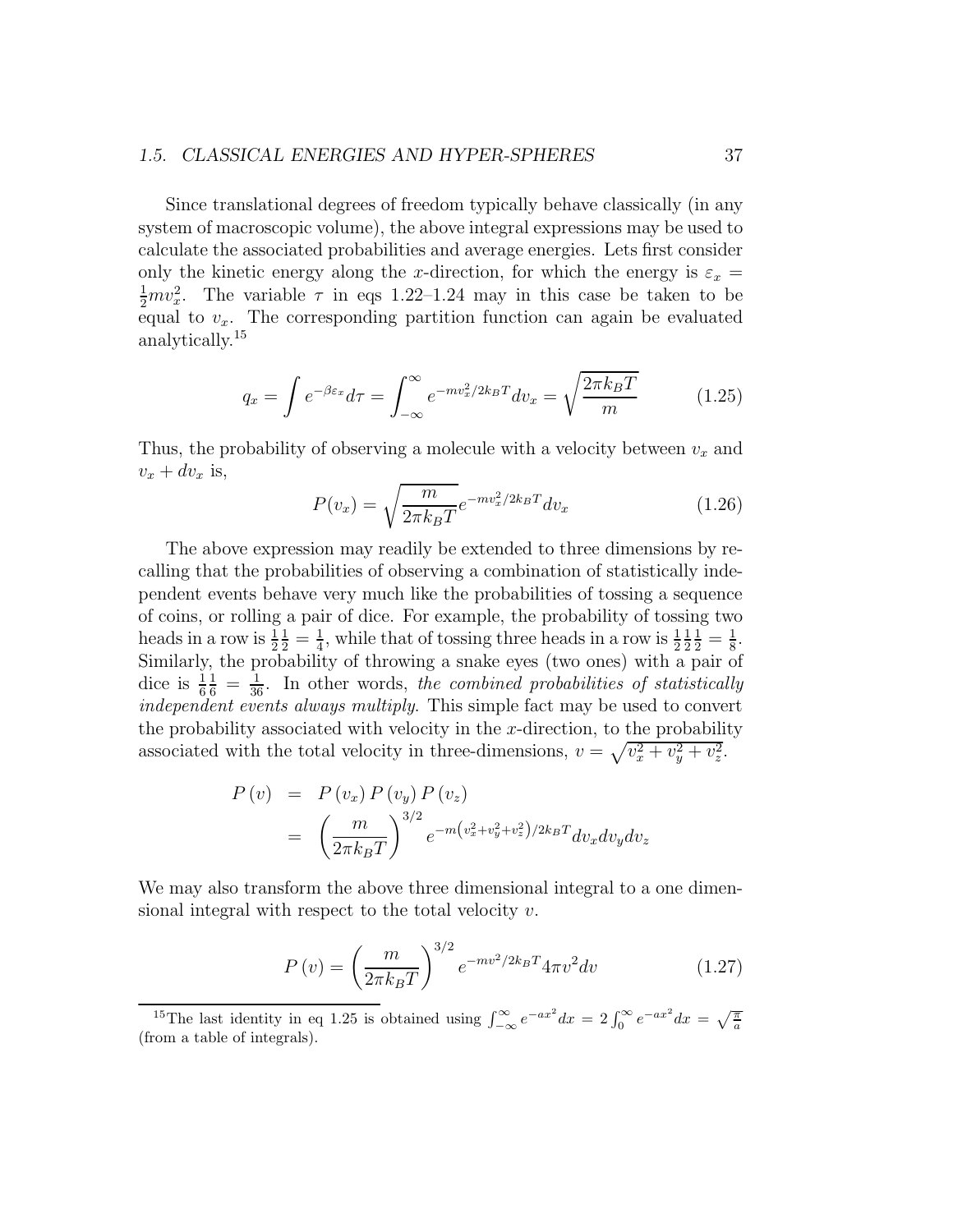Notice that  $4\pi v^2$  may be viewed as the "surface area" of a sphere of "radius" v, and so  $4\pi v^2 dv$  is the "volume" of a shell of thickness dv. Thus, integration over  $4\pi v^2 dv$  is equivalent to integration over  $dv_x dv_y dv_z$ .<sup>16</sup>

The total translational kinetic energy of a molecule (in three-dimensions) is  $\varepsilon = \frac{1}{2}mv^2$  so we may also change the independent variable in eq 1.27 from v to  $\varepsilon$  (since  $v = \sqrt{\frac{2\varepsilon}{m}}$  and so  $dv = \frac{1}{\sqrt{2m\varepsilon}}d\varepsilon$ ),

$$
P\left(\varepsilon\right) = \frac{2}{\sqrt{\pi}}\sqrt{\varepsilon^*}e^{-\varepsilon^*}d\varepsilon^*
$$
\n(1.28)

where  $\varepsilon^* = \varepsilon / k_B T$ . This energy probability density can be used to calculate the average translational kinetic energy of a molecule (in three-dimensions).<sup>17</sup>

$$
\langle \varepsilon \rangle = k_B T \frac{2}{\sqrt{\pi}} \int_0^\infty \varepsilon^* \sqrt{\varepsilon^*} e^{-\varepsilon^*} d\varepsilon^* = \frac{3}{2} k_B T \tag{1.29}
$$

Thus, as expected, the average translational kinetic energy of a molecule in three dimensions is exactly three times its average energy in one dimension.

The above results clearly suggest that we may use a similar procedure to calculate probabilities and average energies for systems with any number of degrees of freedom which contribute quadratically to the total energy (Hamiltonian). In order to more easily see how we may generalize the above results, it is useful to note that the translational kinetic energy along each direction in space may be re-scaled to produce a new variable  $r_i \equiv v_i \sqrt{m/2}$ , so that

$$
\varepsilon = r_x^2 + r_y^2 + r_z^2 \,.
$$

The right hand side of the above expression looks just like the square of the radius of a sphere,  $r^2 = r_x^2 + r_y^2 + r_z^2$ , and so we may equate  $\varepsilon = r^2$ . We can do the same thing for systems with any number of translational degrees of freedom, or any other degrees of freedom which contribute quadratic terms to the energy.

For example, the two quadratic variables which contribute to the energy of a classical harmonic oscillator may be re-scaled to express  $\varepsilon_{\rm vib} = r_1^2 + r_2^2 = \mathbf{r}^2$ .

<sup>&</sup>lt;sup>16</sup>The volume element  $dv_x dv_y dv_z$  may be expresses as  $v^2 \sin \phi d\phi d\theta dv$  in polar coordinates, and then integrated over all angles (i.e. from 0 to  $\pi$  for  $\phi$  and 0 to  $2\pi$  for  $\theta$ ) to obtain  $4\pi v^2 dv$ .

<sup>&</sup>lt;sup>17</sup>The integral in eq 1.29 was evaluated using the fact that  $\int_0^\infty x^b e^{-x} dx = \Gamma(b+1)$ , for any real positive value of b. The Gamma function, Γ is further described in the paragraph following the eq 1.30.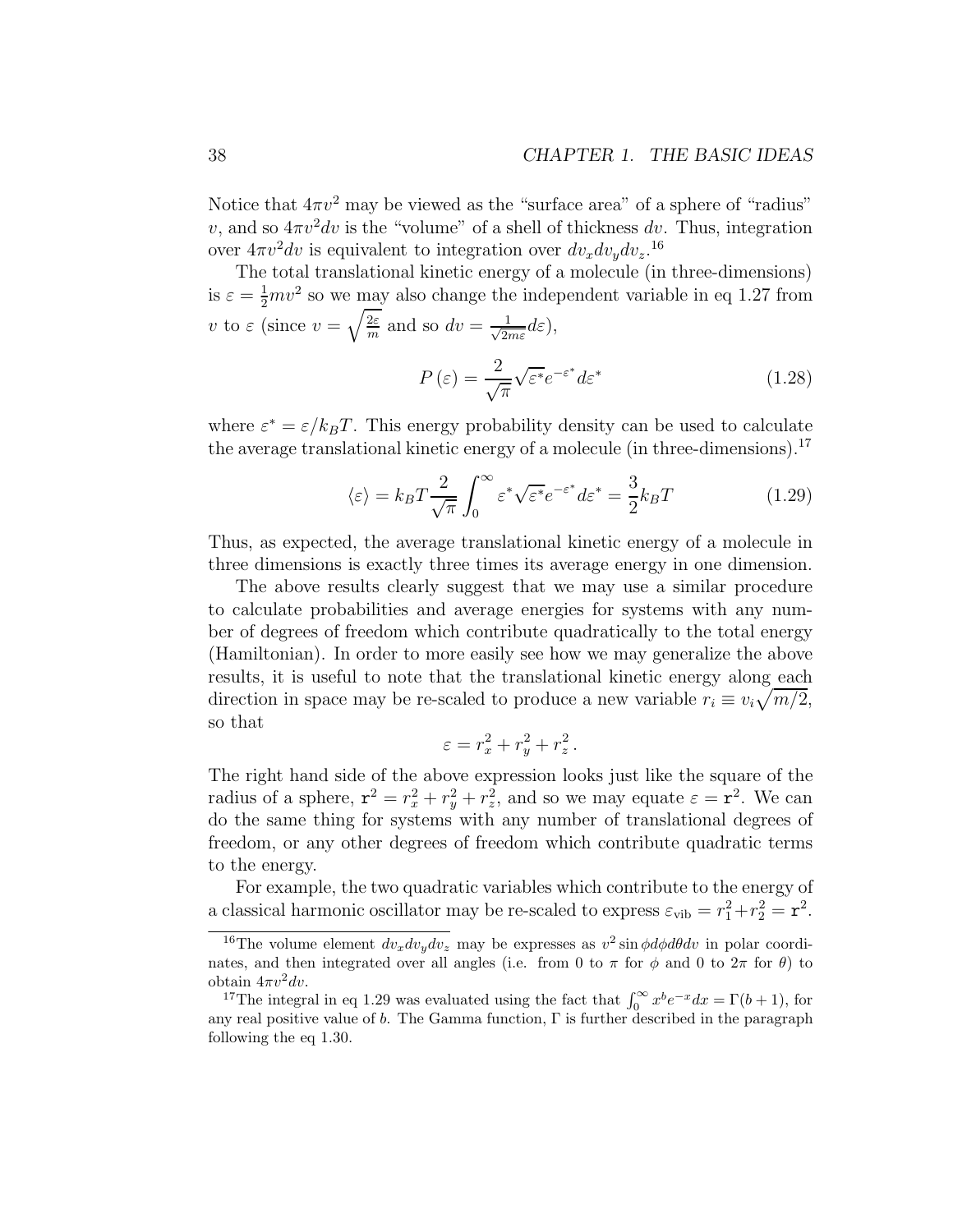#### 1.5. CLASSICAL ENERGIES AND HYPER-SPHERES 39

If we add the two rotational degrees of freedom of a diatomic molecule we may express the total vibrational plus rotational energy of the diatomic as the sum of four re-scaled quadratic components,  $\varepsilon_{\text{vib-rot}} = r_1^2 + r_2^2 + r_3^2 + r_4^2$ .<sup>18</sup> Note that this is again equivalent to the square of the radius of a four-dimensional hyper-sphere,  $\mathbf{r}^2 = r_1^2 + r_2^2 + r_3^2 + r_4^2$  (or  $\mathbf{r} = \sqrt{r_1^2 + r_2^2 + r_3^2 + r_4^2}$ ).

More generally, any system with  $D$  (quadratic) degrees of freedom can be represented as a D-dimensional hyper-sphere. In order to make use of this correspondence, we need to consider some interesting facts about hyperspheres. The volume of a hyper-sphere may be expressed as the following function of its radius r and dimension D.

$$
V_{\rm D} = \frac{\pi^{\rm D/2}}{\Gamma(\frac{\rm D}{2} + 1)} \mathbf{r}^{\rm D}
$$
 (1.30)

The Gamma function,  $\Gamma(b+1)$ , is closely related to the factorial function since  $\Gamma(n+1) = n! = n(n-1)(n-2)...1$ , when n is a positive integer, and  $\Gamma(1) = 0! = 1$ . For half-integer values of b the Gamma function may be evaluated by noting that  $\Gamma(\frac{1}{2})$  $\frac{1}{2}$ ) =  $\sqrt{\pi}$  and  $\Gamma(b+1) = b\Gamma(b)$ . So, it is pretty easy to show that the above expression produces the correct "volumes" of  $V_1 = 2\mathbf{r}, V_2 = \pi \mathbf{r}^2$  and  $V_3 = \frac{4}{3}\pi \mathbf{r}^3$  for "spheres" in 1, 2, and 3 dimensions, respectively. The same formula also correctly predicts the volumes of hyperspheres in higher dimensions, each of which are enclosed by a surface that is equidistant from a single point.

The surface area of a hyper-sphere may be obtained by differentiating the volume with respect to  $r$ , and so<sup>19</sup>

$$
A_{\rm D} = \frac{dV_{\rm D}}{d\mathbf{r}} = \frac{{\rm D}\pi^{{\rm D}/2}}{\Gamma(\frac{{\rm D}}{2} + 1)} \mathbf{r}^{{\rm D}-1}
$$
\n(1.31)

This surface area may be used to obtain the volume of a hyper-spherical shell of radius r and thickness dr. The volume of such a shell is simply  $A_{\rm p}d{\bf r}$ , and so the probability of observing a state with a value between r and  $\mathbf{r} + d\mathbf{r}$  in a system with D quadratic degrees of freedom is,

$$
P_{\mathsf{D}}(\mathbf{r}) = [P_1(r_1)]^{\mathsf{D}} = \frac{\mathsf{D}}{\Gamma(\frac{\mathsf{D}}{2} + 1)} \mathbf{r}^{*\mathsf{D} - 1} e^{-\mathbf{r}^{*\mathsf{2}}} d\mathbf{r}^*,
$$
(1.32)

<sup>&</sup>lt;sup>18</sup>More specifically, the rescaled variables are  $r_1^2 = \frac{1}{2}\mu\Delta v^2$ ,  $r_2^2 = \frac{1}{2}f\Delta r^2$ ,  $r_3^2 = r_4^2 = \frac{1}{2}I\omega^2$ .<br><sup>19</sup>The derivative relation between volume and surface area follows from the fact that

 $V = \int_0^{\mathbf{r}} A \, d\mathbf{r}$  which implies that  $A = dV/d\mathbf{r}$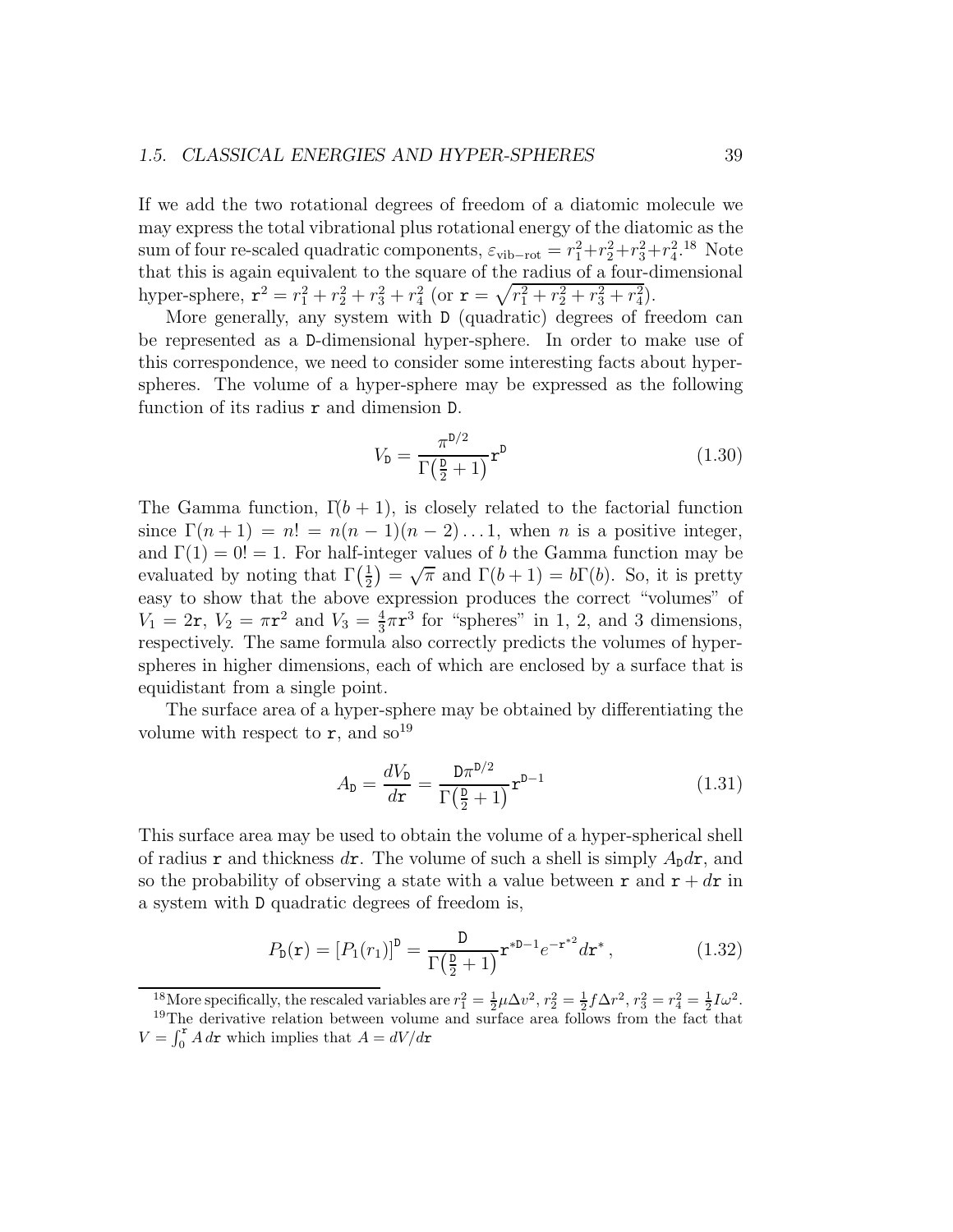where  $P_1(r_1)$  is the probability associated with a single re-scaled quadratic degree of freedom and  $\mathbf{r}^* = \mathbf{r}/\sqrt{k_B T}$ .<sup>20</sup> By using  $\varepsilon = \mathbf{r}^2$  we may transform to the corresponding energy probability density (with  $\varepsilon^* = \varepsilon / k_B T$ ).

$$
P_{\mathsf{D}}\left(\varepsilon\right) = \frac{\mathsf{D}}{2\Gamma\left(\frac{\mathsf{D}}{2} + 1\right)} \varepsilon^{*\frac{\mathsf{D}}{2} - 1} e^{-\varepsilon^*} d\varepsilon^* \tag{1.33}
$$

The average value of any function of r may be obtained using  $P_{\text{D}}(r)$ ,

$$
\langle f(\mathbf{r}) \rangle_{\mathbf{D}} = \int f(\mathbf{r}) P_{\mathbf{D}}(\mathbf{r}) = \frac{\mathbf{D}}{\Gamma(\frac{\mathbf{D}}{2} + 1)} \int_0^\infty f(\mathbf{r}) \mathbf{r}^{*\mathbf{D} - 1} e^{-\mathbf{r}^{*\mathbf{2}}} d\mathbf{r}^* \tag{1.34}
$$

while the corresponding average value of any function of  $\varepsilon$  may be obtained using  $P_{\mathsf{D}}(\varepsilon)$ .

$$
\langle f(\varepsilon) \rangle_{\mathbf{D}} = \int f(\varepsilon) P_{\mathbf{D}}(\varepsilon) = \frac{\mathbf{D}}{2\Gamma(\frac{\mathbf{D}}{2} + 1)} \int_0^\infty f(\varepsilon) \varepsilon^{*\frac{\mathbf{D}}{2} - 1} e^{-\varepsilon^*} d\varepsilon^* \tag{1.35}
$$

Thus, for example, we may use eq 1.35 (or eq 1.34) to predict the average energy of any system with  $D$  (quadratic) degrees of freedom.<sup>21</sup>

$$
\langle \varepsilon \rangle_{\text{D}} = \frac{\text{D}}{2} k_B T \tag{1.36}
$$

For a harmonic oscillator  $D = 2$  and so eq 1.36 implies that the average vibrational energy of a diatomic molecule is  $\langle \varepsilon \rangle = k_B T$ , as expected. We may also use eq 1.34 to evaluate the average amplitude  $\delta$  and velocity v of the vibrating diatomic. In this case, it is convenient to treat each quadratic term as a separate one-dimensional coordinate.

$$
\langle \delta \rangle = \langle \mathbf{r}^* \rangle_1 \sqrt{\frac{2k_B T}{f}} = \sqrt{\frac{8k_B T}{\pi f}}
$$
(1.37)

 $20$ Equation 1.32 is obtained by noting that in one dimension the partition function associated with a single re-scaled coordinate  $r_1$  is,  $q = \int_{-\infty}^{\infty} e^{-r_1^2/k_B T} dr_1 = \sqrt{\pi k_B T}$ , so  $P_1(r_1) = \frac{e^{-r_1^2/k_B T} dr_1}{\sqrt{\pi k_B T}}$ , and thus  $[P_1(\mathbf{r}_1)]^D = \frac{e^{-r^2/k_B T}}{(\pi k_B T)^{\frac{D}{2}}} A_{\text{D}} d\mathbf{r}$ , where  $\mathbf{r}^2 = \sum_{i=1}^D r_i^2$ . Note that while  $r_1$  extends over the entire real axis (including both positive and negative values), while  $\mathbf{r} = \sqrt{\mathbf{r}^2} > 0$ , as it represents the absolute "velocity" or "vibrational amplitude", in the appropriately re-scaled units.

 $21$ The required integrals may be evaluated using one of the following standard integrals,  $\int_0^\infty x^b e^{-ax} dx = \Gamma(b+1)/a^{b+1}$  or  $\int_0^\infty x^b e^{-ax^2} dx = \Gamma(\frac{b+1}{2})/(2 a^{\frac{b+1}{2}}).$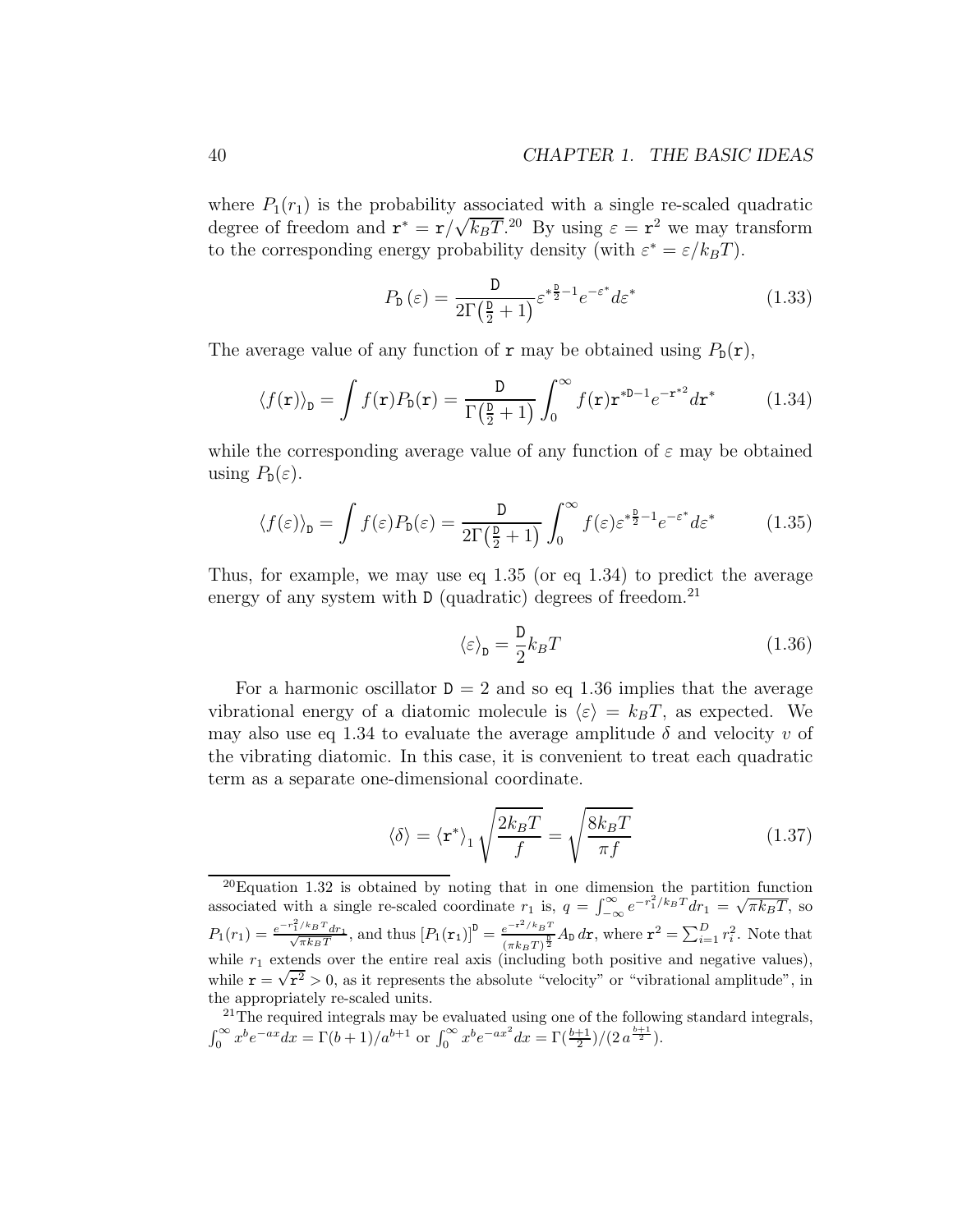$$
\langle v \rangle = \langle \mathbf{r}^* \rangle_1 \sqrt{\frac{2k_B T}{\mu}} = \sqrt{\frac{8k_B T}{\pi \mu}}
$$
(1.38)

Thus, the average amplitude and velocity of the vibrating molecule are both predicted to increase with increasing temperature – which seems reasonable. They are also predicted to decrease with increasing force constant or reduced mass. Note that the square-root derives from the fact that the energy depends quadratically on  $\delta$  and v.

## **Beyond the Quadratic Approximation**

The above results are all restricted to systems whose Hamiltonians may be expressed as the sum of quadratic position and/or velocity (or momentum) variables. For translational kinetic energy this is exactly the case, while for vibrational and rotational motions the corresponding quadratic terms are approximations which ignore anharmonic and cetrifugal effects that give rise to additional non-quadratic contributions to the Hamiltonian. However, the above procedure may readily be extended to treat such contributions.

As one example, the puckering motion of four-membered ring compounds, such as cyclobutanone and trimethylene oxide, have potential energies that scale approximately as the fourth power, rather than square, of the corresponding displacement,  $\varepsilon = ax^4$ . The average potential energy associated with this motion may again be obtained by applying eq 1.24.

$$
\langle \varepsilon \rangle = \frac{\int ax^4 e^{-\beta ax^4} dx}{\int e^{-\beta ax^4} dx} = \frac{1}{4\beta} = \frac{1}{4} k_B T \tag{1.39}
$$

So, this degree of freedom is expected to have an average potential energy that is smaller (by a factor of two) than that of a harmonic (quadratic) vibration, at high temperature.

More generally, any contribution to the energy which is proportional to the  $n<sup>th</sup>$ -power of the corresponding variable gives rise to an average potential energy of  $\frac{1}{n}k_BT$ , in the classical limit. So, a particle in D-dimensions which is confined by a central force potential of the form  $V(r) = cr^n$  has an average kinetic energy of  $\langle K \rangle = \frac{p}{2} k_B T$  and an average potential energy of  $\langle V \rangle = \frac{1}{2} k_B T$ . This implies that the ratio of the potential and kinetic energies of  $\frac{1}{n}k_BT$ . This implies that the ratio of the potential and kinetic energies of such a particle is simply determined by the values of  $D$  and n.

$$
\frac{\langle V \rangle}{\langle K \rangle} = \frac{2}{nD} \tag{1.40}
$$